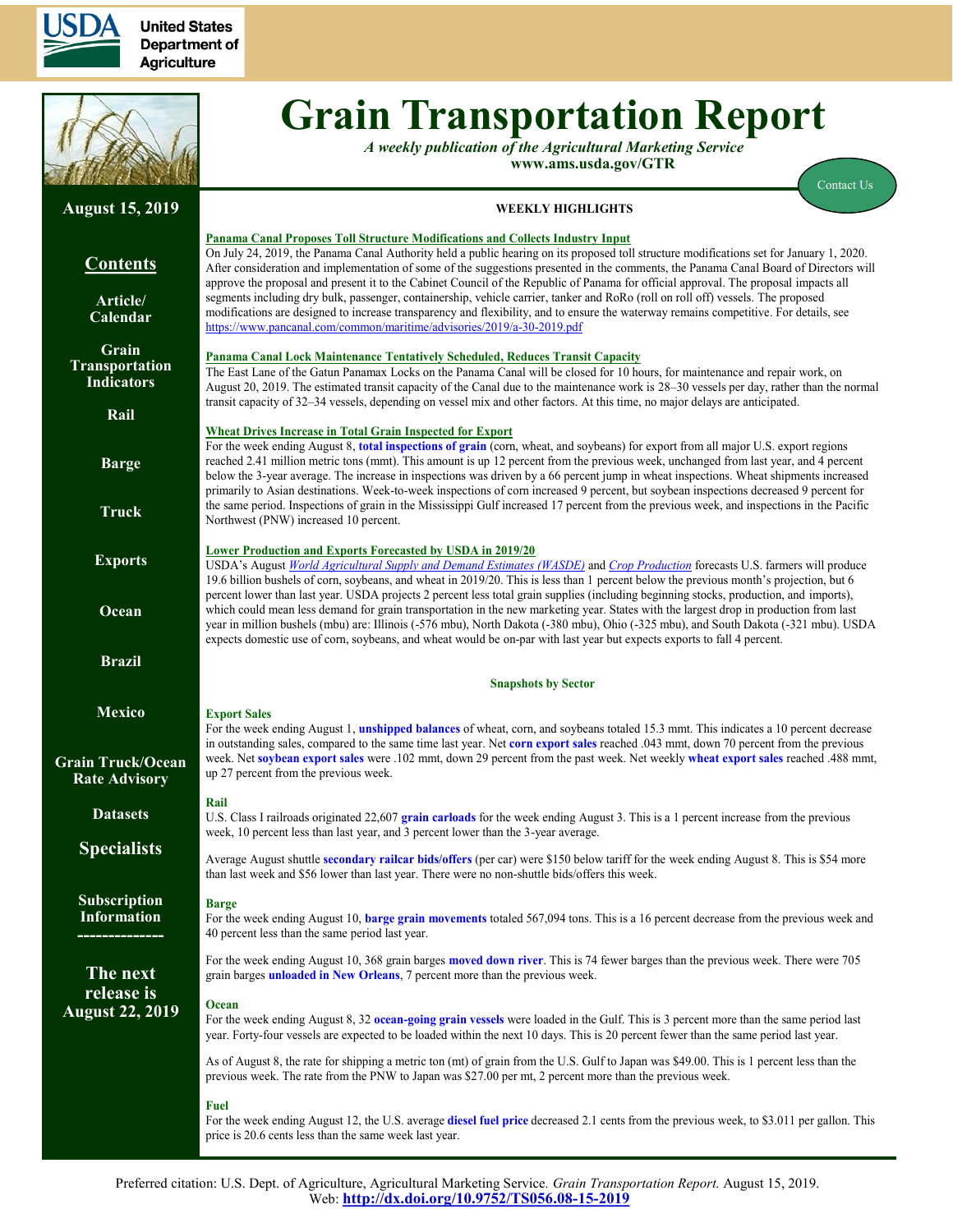# <span id="page-1-0"></span>**Transportation Costs to Mexico Remained Relatively Stable, but Landed Costs Mixed**

Compared to the previous quarter, the transportation costs of shipping bulk grains (corn, soybeans and wheat) to Mexico remained relatively stable during the second quarter of 2019. The transportation costs of shipping grains to Mexico, through both water and land routes, fluctuated within a 1 percent range. While the costs of shipping seaborne corn and soybeans fell 1 percent, the costs of shipping seaborne wheat and all grains by the land route rose 1 percent (see table). The changes in landed costs were mixed, as costs for corn increased while those for soybeans and wheat decreased.

|                                        | Quarterly costs of transporting U.S. grain to Veracruz and Guadalajara, Mexico |                                  |               |         |                         |            |                                                     |            |         |                         |
|----------------------------------------|--------------------------------------------------------------------------------|----------------------------------|---------------|---------|-------------------------|------------|-----------------------------------------------------|------------|---------|-------------------------|
|                                        |                                                                                | <b>Water route (to Veracruz)</b> |               |         |                         |            |                                                     |            |         |                         |
|                                        |                                                                                |                                  | \$/metric ton |         |                         |            | <b>Land route (to Guadalajara)</b><br>\$/metric ton |            |         |                         |
|                                        | 2018                                                                           | 2019                             | 2019          |         | <b>Percent change</b>   | 2018       | 2019                                                | 2019       |         | <b>Percent change</b>   |
|                                        | $2^{nd}$ qtr.                                                                  | 1 <sup>st</sup> qtr.             | $2^{nd}$ qtr. |         | Yr. to Yr. Qtr. to Qtr. | $2nd$ qtr. | $1st$ qtr.                                          | $2nd$ qtr. |         | Yr. to Yr. Qtr. to Qtr. |
|                                        |                                                                                |                                  |               |         | Corn                    |            |                                                     |            |         |                         |
| Origin                                 |                                                                                |                                  | IL.           |         |                         |            |                                                     | IA         |         |                         |
| <b>Truck</b>                           | 12.06                                                                          | 8.78                             | 10.98         | $-9.0$  | 25.1                    | 4.66       | 4.37                                                | 4.38       | $-6.0$  | 0.2                     |
| Rail $1$                               |                                                                                |                                  |               |         |                         | 87.96      | 91.00                                               | 91.96      | 4.5     | 1.1                     |
| Barge                                  | 26.29                                                                          | 24.50                            | 21.74         | $-17.3$ | $-11.3$                 |            |                                                     |            |         |                         |
| Ocean $2$                              | 14.07                                                                          | 13.89                            | 14.01         | $-0.4$  | 0.9                     |            |                                                     |            |         |                         |
| Total transportation cost <sup>3</sup> | 52.42                                                                          | 47.17                            | 46.73         | $-10.9$ | $-0.9$                  | 92.62      | 95.37                                               | 96.34      | 4.0     | 1.0                     |
| Farm Value <sup>4</sup>                | 143.69                                                                         | 141.20                           | 145.79        | 1.5     | 3.3                     | 139.49     | 139.49                                              | 145.01     | 4.0     | 4.0                     |
| Landed Cost <sup>5</sup>               | 196.11                                                                         | 188.37                           | 192.52        | $-1.8$  | 2.2                     | 232.11     | 234.86                                              | 241.35     | 4.0     | 2.8                     |
| Transport % of landed cost             | 27                                                                             | 25                               | 24            |         |                         | 40         | 41                                                  | 40         |         |                         |
|                                        |                                                                                |                                  |               |         |                         | Soybeans   |                                                     |            |         |                         |
| Origin                                 |                                                                                |                                  | IL.           |         |                         |            |                                                     | <b>NE</b>  |         |                         |
| <b>Truck</b>                           | 12.06                                                                          | 8.78                             | 10.98         | $-9.0$  | 25.1                    | 4.66       | 4.37                                                | 4.38       | $-6.0$  | 0.2                     |
| Rail                                   |                                                                                |                                  |               |         |                         | 91.88      | 94.21                                               | 95.11      | 3.5     | 1.0                     |
| Barge                                  | 26.29                                                                          | 24.50                            | 21.74         | $-17.3$ | $-11.3$                 |            |                                                     |            |         |                         |
| Ocean                                  | 14.07                                                                          | 13.89                            | 14.01         | $-0.4$  | 0.9                     |            |                                                     |            |         |                         |
| Total transportation cost              | 52.42                                                                          | 47.17                            | 46.73         | $-10.9$ | $-0.9$                  | 96.54      | 98.58                                               | 99.49      | 3.1     | 0.9                     |
| <b>Farm Value</b>                      | 364.86                                                                         | 321.87                           | 308.77        | $-15.4$ | $-4.1$                  | 352.86     | 302.89                                              | 291.26     | $-17.5$ | $-3.8$                  |
| <b>Landed Cost</b>                     | 417.28                                                                         | 369.04                           | 355.50        | $-14.8$ | $-3.7$                  | 449.40     | 401.47                                              | 390.75     | $-13.1$ | $-2.7$                  |
| Transport % of landed cost             | 13                                                                             | 13                               | 13            |         |                         | 21         | 25                                                  | 25         |         |                         |
|                                        |                                                                                |                                  |               |         | Wheat                   |            |                                                     |            |         |                         |
| Origin                                 |                                                                                |                                  | KS            |         |                         |            |                                                     | KS         |         |                         |
| <b>Truck</b>                           | 4.66                                                                           | 4.37                             | 4.38          | $-6.0$  | 0.2                     | 4.66       | 4.37                                                | 4.38       | $-6.0$  | 0.2                     |
| Rail                                   | 41.83                                                                          | 42.66                            | 42.88         | 2.5     | 0.5                     | 78.02      | 79.65                                               | 80.31      | 2.9     | 0.8                     |
| Ocean                                  | 13.97                                                                          | 13.89                            | 14.01         | 0.3     | 0.9                     |            |                                                     |            |         |                         |
| Total transportation cost              | 60.46                                                                          | 60.92                            | 61.27         | 1.3     | 0.6                     | 82.68      | 84.02                                               | 84.69      | 2.4     | 0.8                     |
| Farm Value                             | 175.02                                                                         | 181.39                           | 167.67        | $-4.2$  | $-7.6$                  | 175.02     | 181.39                                              | 167.67     | $-4.2$  | $-7.6$                  |
| <b>Landed Cost</b>                     | 235.48                                                                         | 242.31                           | 228.94        | $-2.8$  | $-5.5$                  | 257.70     | 265.41                                              | 252.36     | $-2.1$  | $-4.9$                  |
| Transport % of landed cost             | 26                                                                             | 25                               | 27            |         |                         | 32         | 32                                                  | 34         |         |                         |

<sup>1</sup>Rail rates include U.S. and Mexico portions of the movement. Mexico rail rates are estimated based on actual quoted market rates.

BNSF and Union Pacific quoted rail tariff rates are through rates for shuttle trains. Rail rates include fuel surcharges, but do not include the cost of purchasing empty rail cars in the secondary market, which could exceed the rail tariff rate plus fuel surcharge shown in the table. <sup>2</sup>Source: O'Neil Commodity Consulting

 $^3$ Transportation costs for Kansas wheat transported via water route were revised from previous estimates

<sup>4</sup>Source: USDA/NASS

<sup>5</sup>Landed cost is total transportation cost plus farm value

Along the water route, barge rates fell by 11 percent due to reduced demand from persistent flooding and navigation disruptions during the quarter (see [April 4, 2019](https://www.ams.usda.gov/sites/default/files/media/GTR04042019.pdf#page=2) and [June 27, 2019](https://www.ams.usda.gov/sites/default/files/media/GTR06272019.pdf#page=2) *Grain Transportation Reports (GTR)).* Compared to quarter 1, truck rates for waterborne corn and soybeans increased 25 percent while remaining relatively unchanged for seaborne wheat and grains transported through the land route, during the second quarter. Rail tariff rates also remained relatively stable during the quarter. Although significant effort was put forth and considerable progress was made in restoring services, railroads were affected by inclement weather and flood conditions during the quarte[r \(June 27, 2019](https://www.ams.usda.gov/sites/default/files/media/GTR06272019.pdf#page=2)) *[GTR](https://www.ams.usda.gov/sites/default/files/media/GTR06272019.pdf#page=2)*).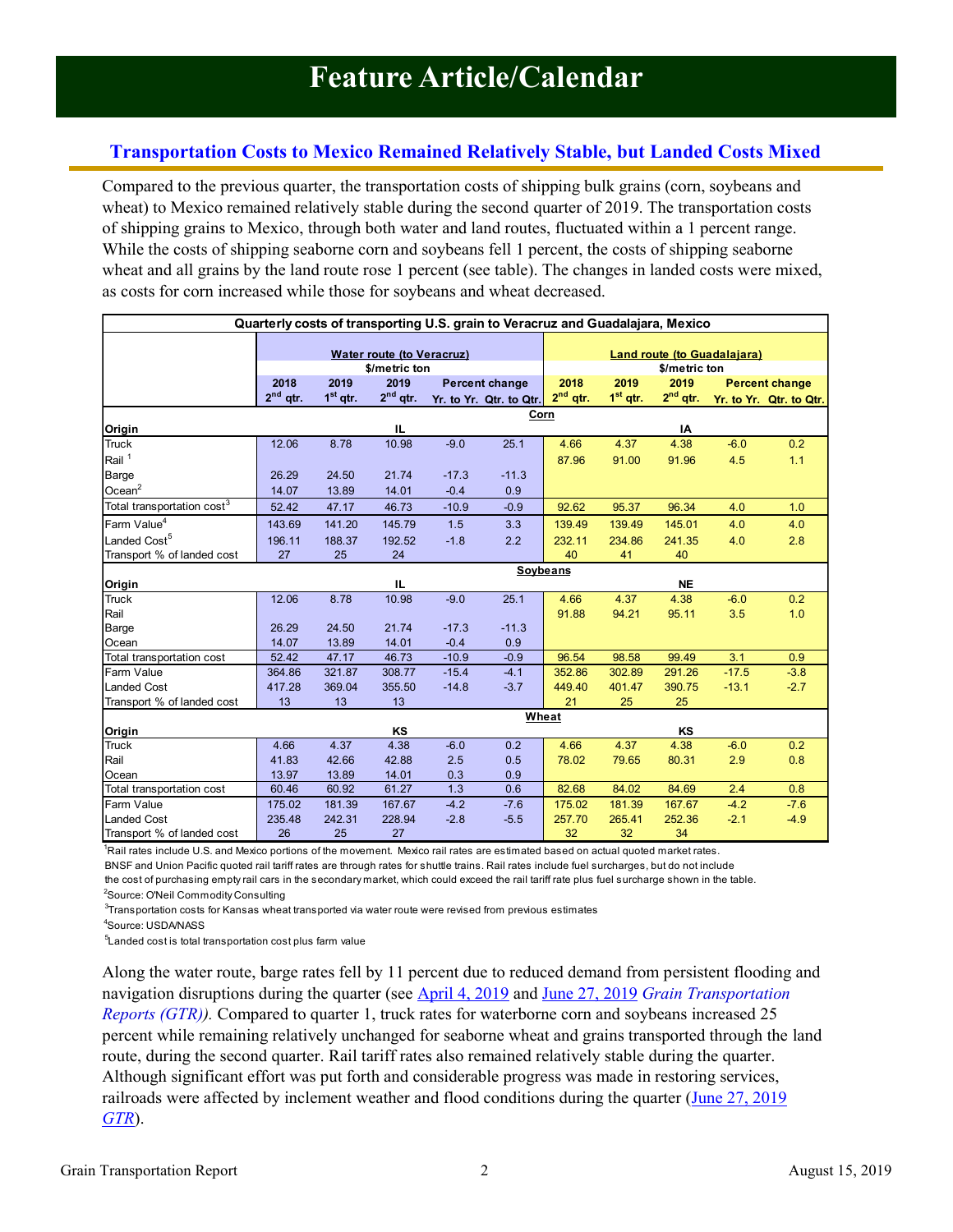Compared to the previous quarter, there was an increase in the farm value of corn, which pushed up landed costs during the second quarter. During this same period, the farm value for soybeans and wheat decreased, resulting in lower landed costs. Year-to-year landed costs were down for all grains shipped

through the water route, as well as for soybeans and wheat transported through the land route. However, the landed cost for corn transported through the land route increased from last year. The landed costs for the water route ranged from \$193 to \$356 per metric ton (mt) (see table and figure 1), and \$241 to \$391 per mt (see table and figure 2) for the land route. The transportation share of the landed costs fell for corn, was unchanged for soybeans, and increased for wheat. The transportation share of the landed costs ranged from 13 to 27 percent for the water route and 25 to 40 percent for the land route (see table).

More corn and wheat, but less soybeans, were inspected for export to Mexico during the second quarter of 2019, compared to the previous quarter ([USDA's grain inspection data](https://fgisonline.ams.usda.gov/ExportGrainReport/default.aspx)). However, less corn and soybeans were inspected for export to Mexico, compared to the same period last year. During the second quarter of 2019, 3.39 million metric tons (mmt) of corn, .87 mmt of wheat, and 1.03 mmt of soybeans were inspected for export to Mexico. In contrast, inspections of corn, wheat and soybeans for export to Mexico were 3.06 mmt, .70 mmt and 1.13 mmt, respectively, during the first quarter of 2019. During the second quarter of 2019, total inspections of corn and wheat for export to Mexico were higher than in the first quarter by 11 and 24 percent, respectively. However, soybeans inspected for export to Mexico were lower by 8 percent, compared to the first



Source: USDA, Agricultural Marketing Service



Figure 2. Land route shipment costs (\$/mt) to Guadalajara, Mexico

quarter. Compared to the same period last year, wheat inspected for export to Mexico was 51 percent more during the second quarter, while inspections of corn and soybeans were 14 and 12 percent lower, respectively. Lower transportation costs help boost the competitiveness of U.S. grain exports to Mexico.

*surajudeen.olowolayemo@usda.gov*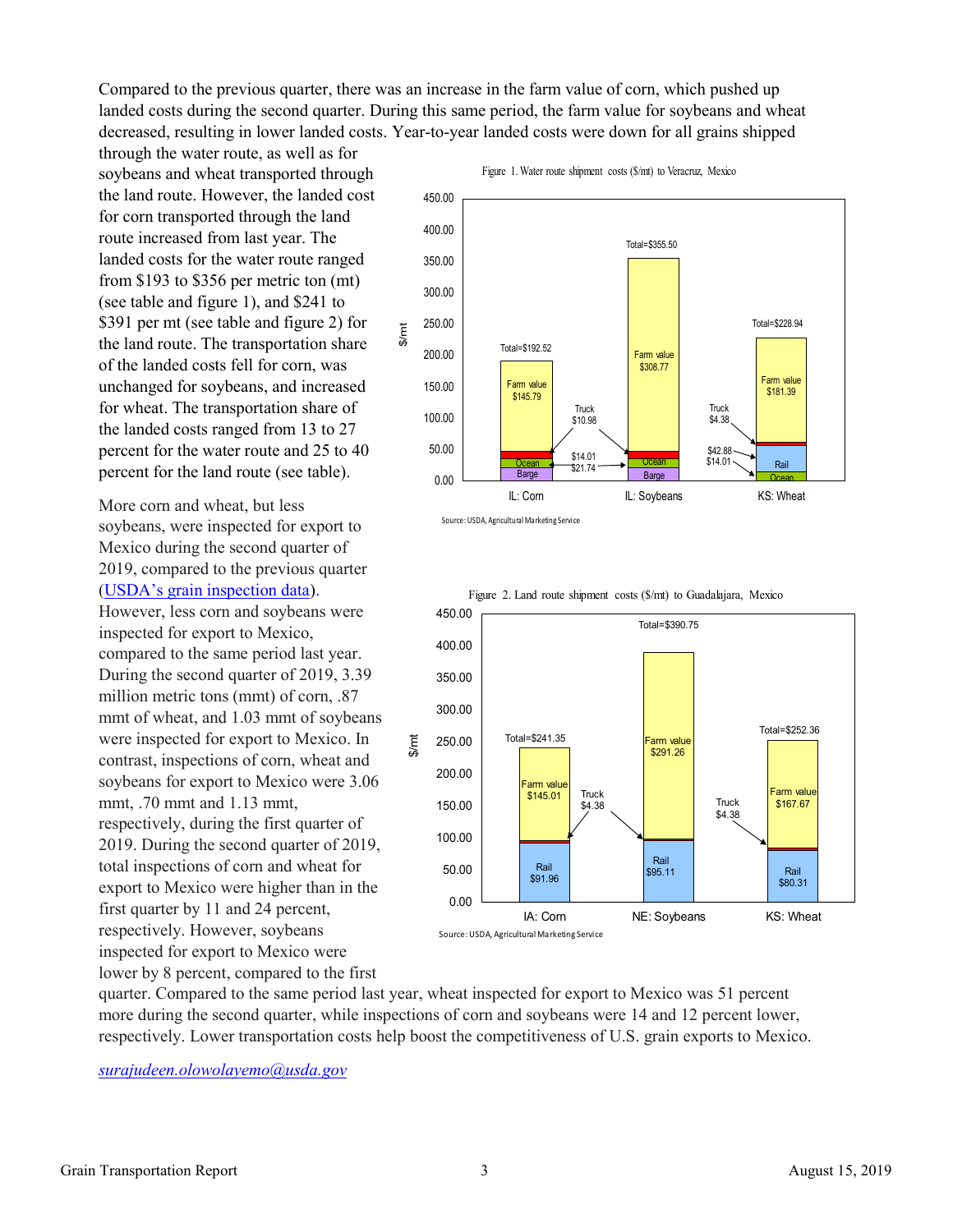#### <span id="page-3-0"></span>Table 1

# **Grain Transport Cost Indicators <sup>1</sup>**

|                     | Truck | Rail              | <b>Barge</b>   |     | Ocean |         |
|---------------------|-------|-------------------|----------------|-----|-------|---------|
| For the week ending |       | <b>Unit Train</b> | <b>Shuttle</b> |     | Gulf  | Pacific |
| 08/14/19            | 202   | n/a               | 214            | 278 | 219   | 191     |
| 08/07/19            | 203   | n/a               | 212            | 299 | 221   | 195     |

<sup>1</sup>Indicator: Base year 2000 = 100; Weekly updates include truck = diesel (\$/gallon); rail = near-month secondary rail market bid and

n/a = not available monthly tariff rate with fuel surcharge (\$/car); barge = Illinois River barge rate (index = percent of tariff rate); and ocean = routes to Japan (\$/metric ton)

Source: Transportation & Marketing Program/AMS/USDA

| Table 2<br>Market Update: U.S. Origins to Export Position Price Spreads (\$/bushel) |                                              |          |          |  |  |  |
|-------------------------------------------------------------------------------------|----------------------------------------------|----------|----------|--|--|--|
| <b>Commodity</b>                                                                    | <b>Origin--Destination</b>                   | 8/9/2019 | 8/2/2019 |  |  |  |
| Corn                                                                                | $IL$ -Gulf                                   | $-0.44$  | $-0.46$  |  |  |  |
| Corn                                                                                | $NE-Gulf$                                    | $-0.53$  | $-0.57$  |  |  |  |
| Soybean                                                                             | $IA$ --Gulf                                  | $-1.20$  | $-1.20$  |  |  |  |
| <b>HRW</b>                                                                          | $KS$ -Gulf                                   | $-1.62$  | $-1.57$  |  |  |  |
| <b>HRS</b>                                                                          | ND--Portland                                 | $-1.65$  | $-1.70$  |  |  |  |
|                                                                                     | Note: $nq = no$ quote; $n/a = not$ available |          |          |  |  |  |

Source: Transportation & Marketing Program/AMS/USDA

The **grain bid summary** illustrates the market relationships for commodities. Positive and negative adjustments in differential between terminal and futures markets, and the relationship to inland market points, are indicators of changes in fundamental market supply and demand. The map may be used to monitor market and time differentials.

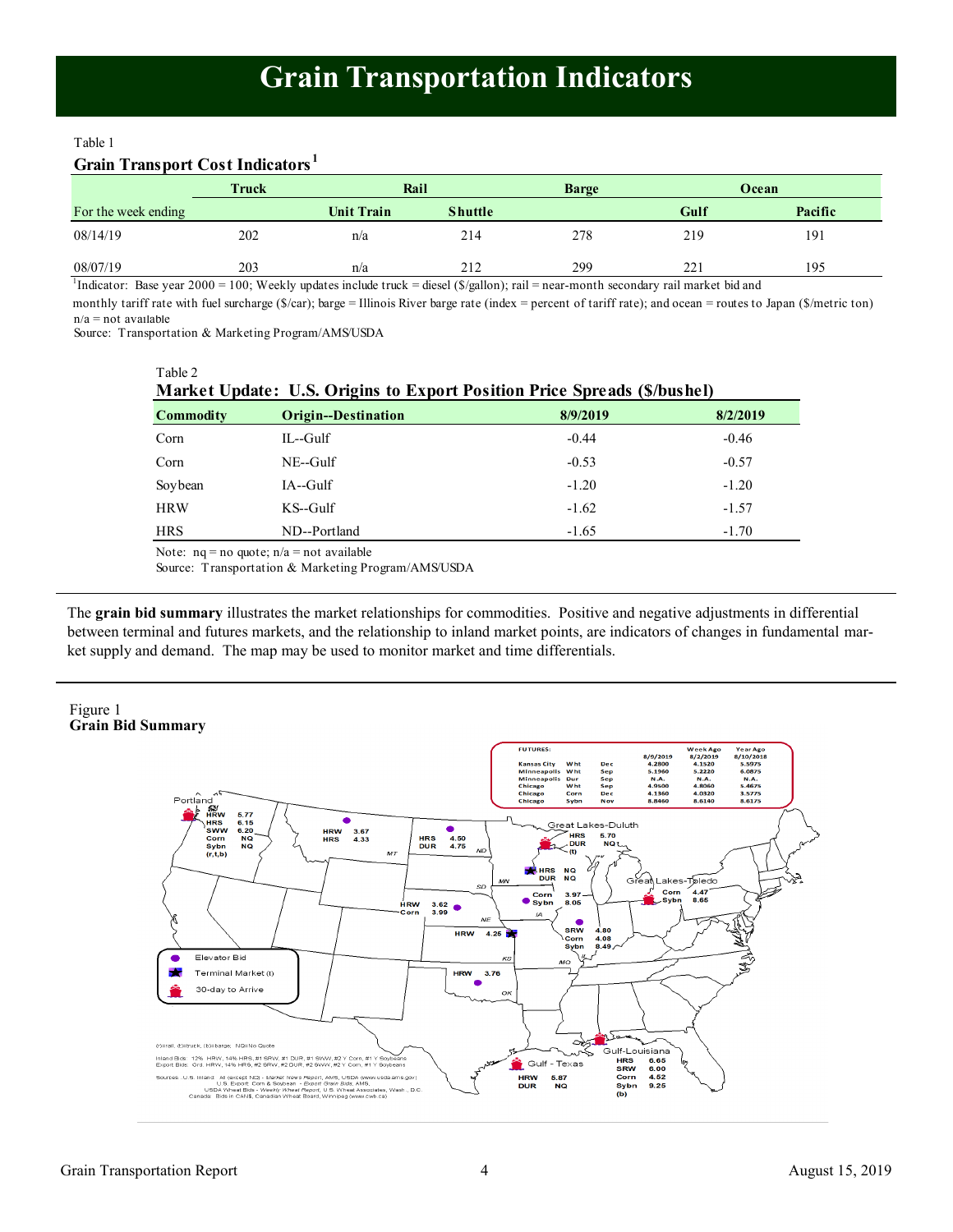# <span id="page-4-0"></span>Table 3 **Rail Deliveries to Port (carloads)<sup>1</sup>**

|                                               | <b>Mississippi</b> |                   | Pacific          | Atlantic &       |              |                    | <b>Cross-Border</b> |
|-----------------------------------------------|--------------------|-------------------|------------------|------------------|--------------|--------------------|---------------------|
| <b>For the Week Ending</b>                    | Gulf               | <b>Texas Gulf</b> | <b>Northwest</b> | <b>East Gulf</b> | <b>Total</b> | <b>Week ending</b> | Mexico <sup>3</sup> |
| $8/07/2019^p$                                 | 799                | 1,145             | 3,919            | 456              | 6,319        | 8/3/2019           | 2,759               |
| $7/31/2019$ <sup>r</sup>                      | 691                | 849               | 4,356            | 494              | 6,390        | 7/27/2019          | 2,635               |
| $2019$ $YTDr$                                 | 31,003             | 37,202            | 162,772          | 11,830           | 242,807      | 2019 YTD           | 74.760              |
| $2018$ YTD <sup>r</sup>                       | 12,306             | 34,684            | 211,343          | 13,702           | 272,035      | 2018 YTD           | 73,226              |
| 2019 YTD as % of 2018 YTD                     | 252                | 107               | 77               | 86               | 89           | % change YTD       | 102                 |
| Last 4 weeks as % of $2018^2$                 | 295                | 165               | 62               | 122              | 81           | Last 4wks % 2018   | 101                 |
| Last 4 weeks as % of 4-year avg. <sup>2</sup> | 197                | 112               | 82               | 177              | 98           | Last 4wks % 4 yr   | 123                 |
| <b>Total 2018</b>                             | 22,118             | 46,532            | 310,449          | 21,432           | 400,531      | <b>Total 2018</b>  | 129,116             |
| Total 2017                                    | 28,796             | 75,543            | 287,267          | 21,312           | 412,918      | Total 2017         | 119,661             |

 $<sup>1</sup>$  Data is incomplete as it is voluntarily provided</sup>

<sup>2</sup> Compared with same 4-weeks in 2018 and prior 4-year average.

<sup>3</sup> Cross-border weekly data is approximately 15 percent below the Association of American Railroads' reported weekly carloads received by Mexican railroads to reflect switching between KCSM and Grupo Mexico.

**YTD = year-to-date; p = preliminary data; r = revised data; n/a = not available**

Source: Transportation & Marketing Program/AMS/USDA

Railroads originate approximately 24 percent of U.S. grain shipments. Trends in these loadings are indicative of market conditions and expectations.



Source: Transportation & Marketing Program/AMS/USDA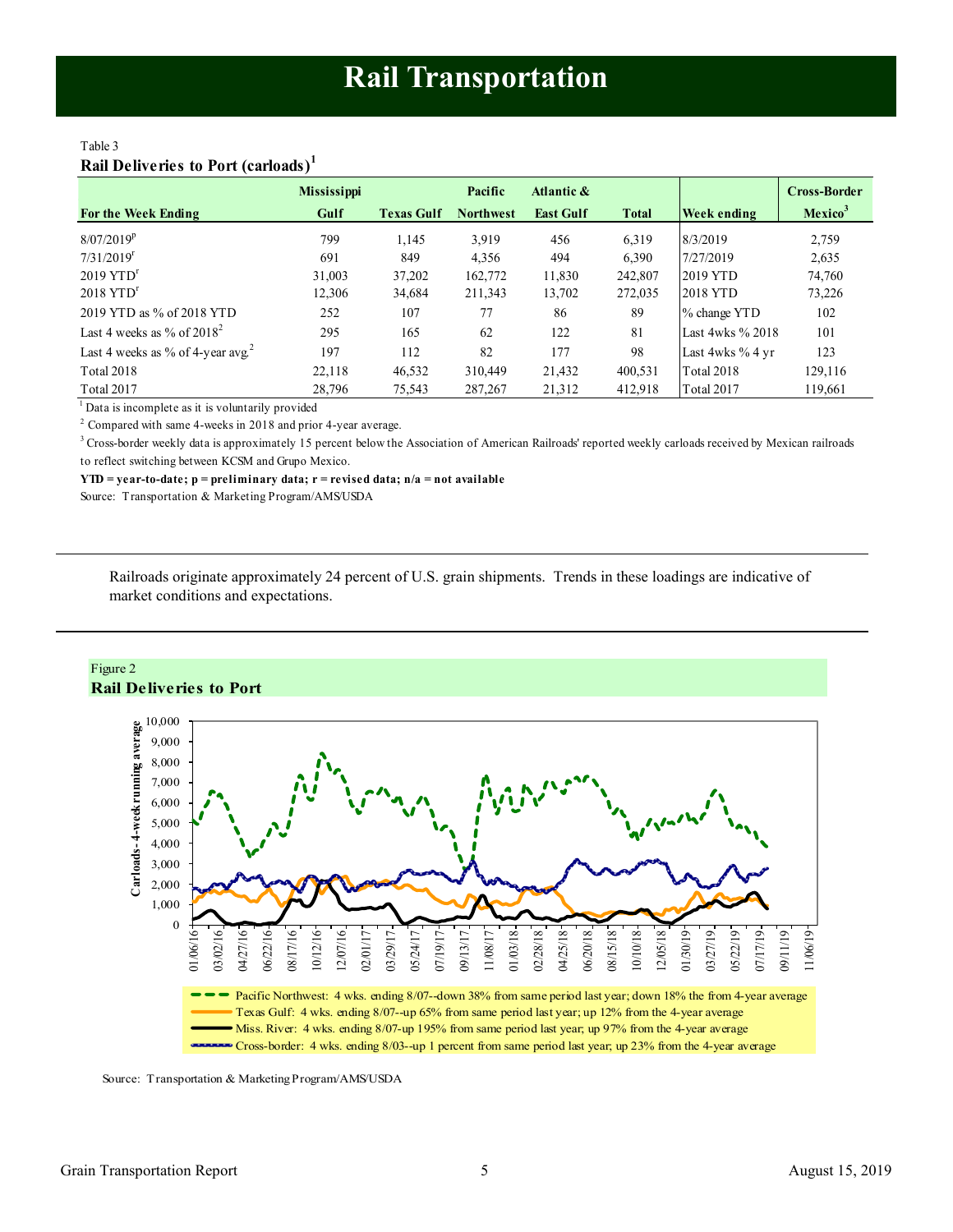### Table 4 **Class I Rail Carrier Grain Car Bulletin (grain carloads originated)**

<span id="page-5-0"></span>

| Table 4                                                             |             |           |             |            |         |                   |         |          |
|---------------------------------------------------------------------|-------------|-----------|-------------|------------|---------|-------------------|---------|----------|
| Class I Rail Carrier Grain Car Bulletin (grain carloads originated) |             |           |             |            |         |                   |         |          |
| For the week ending:                                                |             | East      |             | West       |         | <b>U.S. total</b> |         | Canada   |
| 8/3/2019                                                            | <b>CSXT</b> | <b>NS</b> | <b>BNSF</b> | <b>KCS</b> | UP      |                   | CN      | $\bf CP$ |
| This week                                                           | 2,011       | 3,257     | 10,671      | 1,031      | 5,637   | 22,607            | 2,510   | 5,150    |
| This week last year                                                 | 2,135       | 3,222     | 13,364      | 926        | 5,493   | 25,140            | 4,266   | 5,160    |
| 2019 YTD                                                            | 58.497      | 88,780    | 343,460     | 34,865     | 161,066 | 686,668           | 132,193 | 136,175  |
| 2018 YTD                                                            | 60,449      | 79,882    | 388,445     | 29,965     | 162,533 | 721,274           | 116,362 | 143,972  |
| 2019 YTD as % of 2018 YTD                                           | 97          | 111       | 88          | 116        | 99      | 95                | 114     | 95       |
| Last 4 weeks as $\%$ of 2018*                                       | 80          | 104       | 85          | 115        | 112     | 94                | 91      | 96       |
| Last 4 weeks as % of $3$ -yr avg.**                                 | 104         | 105       | 90          | 128        | 106     | 98                | 93      | 100      |
| <b>Total 2018</b>                                                   | 98,978      | 133,270   | 635,458     | 48,638     | 267,713 | 1,184,057         | 211,808 | 244,697  |

\*The past 4 weeks of this year as a percent of the same 4 weeks last year.

\*\*The past 4 weeks as a percent of the same period from the prior 3-year average. YTD = year-to-date.

Source: Association of American Railroads (www.aar.org)



#### Table 5

# **Railcar Auction Offerings <sup>1</sup>(\$/car)<sup>2</sup>**

|                           | Rantal Author Onthings                                                                                                                        | 19/041               |                      |                    |                      |                    |                    |               |            |
|---------------------------|-----------------------------------------------------------------------------------------------------------------------------------------------|----------------------|----------------------|--------------------|----------------------|--------------------|--------------------|---------------|------------|
|                           | For the week ending:                                                                                                                          |                      |                      |                    |                      | Delivery period    |                    |               |            |
|                           | 8/8/2019                                                                                                                                      | $Aug-19$             | $Aug-18$             | $Sep-19$           | $Sep-18$             | $Oct-19$           | $Oct-18$           | <b>Nov-19</b> | $Nov-18$   |
| $BNSF^3$                  | <b>COT</b> grain units<br>$COT$ grain single-car <sup>5</sup>                                                                                 | no bid<br>no offer   | no offer<br>no offer | $\mathbf{0}$<br>0  | 115<br>162           | no bid<br>20       | 135                | no bid<br>30  | 3<br>85    |
| $\mathbf{U} \mathbf{P}^4$ | <b>GCAS/Region 1</b><br><b>GCAS/Region 2</b>                                                                                                  | no offer<br>no offer | no offer<br>no offer | no offer<br>no bid | no offer<br>no offer | no offer<br>no bid | no bid<br>no offer | n/a<br>n/a    | n/a<br>n/a |
|                           | <sup>1</sup> Auction offerings are for single-car and unit train shipments only.<br>${}^{2}$ Average premium/discount to tariff, last auction |                      |                      |                    |                      |                    |                    |               |            |
|                           | $3BNSF-COT=Certificate of Transportation; north grain and south grain bids were combined effective the week ending 6/24/06.$                  |                      |                      |                    |                      |                    |                    |               |            |
|                           | <sup>4</sup> $I$ ID $CCAS - C$ roin $Cor$ Allocation System                                                                                   |                      |                      |                    |                      |                    |                    |               |            |

<sup>1</sup> Auction offerings are for single-car and unit train shipments only. Auction offerings are for single-car and un:<br>
<sup>2</sup>Average premium/discount to tariff, last at<br>
<sup>3</sup>BNSF - COT = Certificate of Transportatio<br>
<sup>4</sup>UP - GCAS = Grain Car Allocation System<br> **Perion** linelydes: AP II LA MO NM OK

Average premium/discount to tariff, last auction<br>
<sup>3</sup>BNSF - COT = Certificate of Transportation; north grain and south<br>
<sup>4</sup>UP - GCAS = Grain Car Allocation System<br>
Region 1 includes: AR, IL, LA, MO, NM, OK, TX, WI, and Dul

<sup>2</sup>BNSF - COT = Certificate of Transportation; north grain and south grain bids wer<br>
<sup>4</sup>UP - GCAS = Grain Car Allocation System<br>
Region 1 includes : AR, IL, LA, MO, NM, OK, TX, WI, and Duluth, MN.<br>
Region 2 includes : CO,

<sup>4</sup>UP - GCAS = Grain Car Allocation System<br>
Region 1 includes: AR, IL, LA, MO, NM, OK, TX, WI, and Duluth, MN.<br>
Region 2 includes: CO, IA, KS, MN, NE, WY, and Kansas City and St. Jo<br>
<sup>5</sup>Range is shown because average is no Region 1 includes: AR, IL, LA, MO, NM, OK, TX, WI, and Dulut<br>Region 2 includes: CO, IA, KS, MN, NE, WY, and Kansas City<br><sup>5</sup>Range is shown because average is not available. Not avail<br>Source: Transportation & Marketing Progr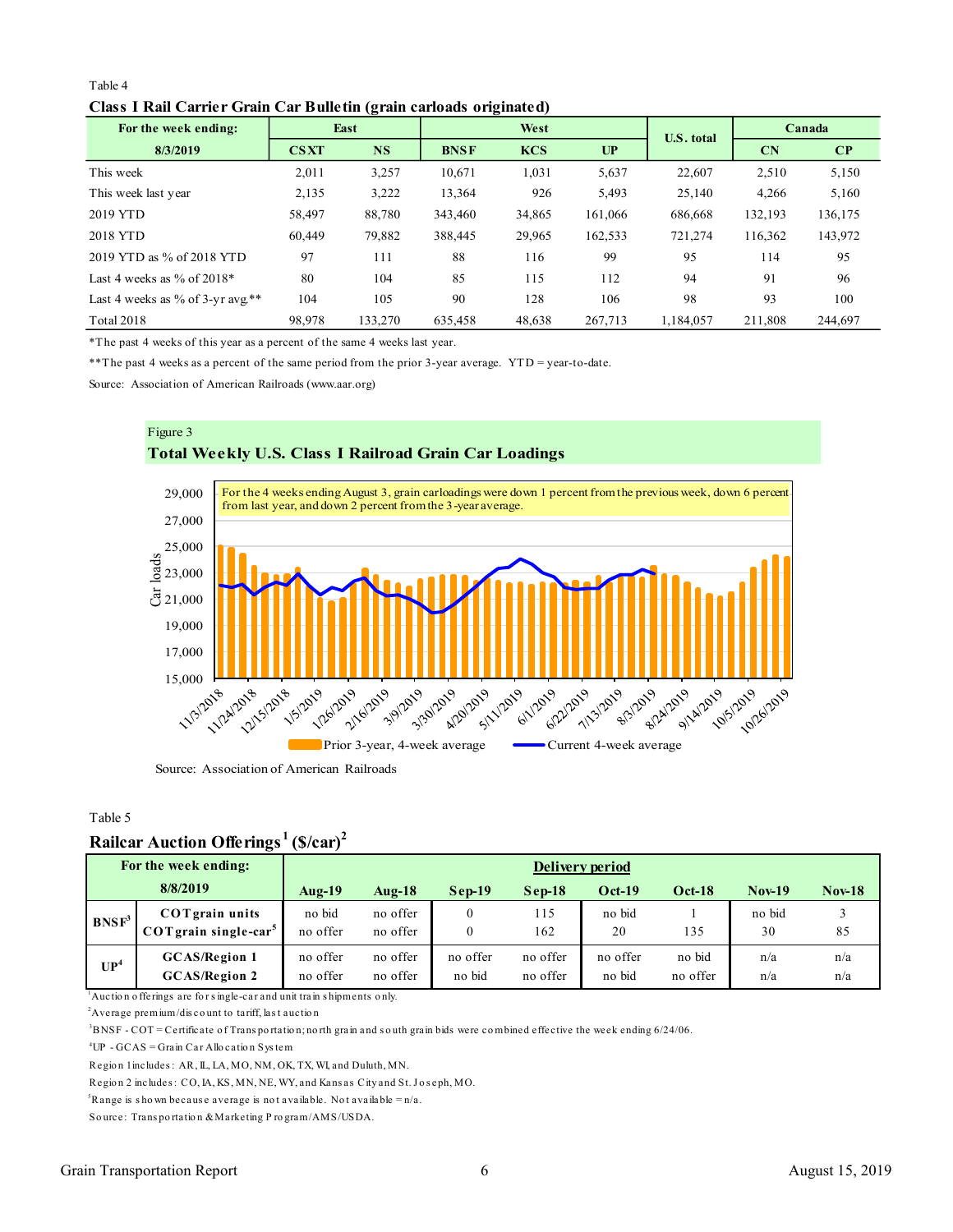The **secondary rail market** information reflects trade values for service that was originally purchased from the railroad carrier as some form of guaranteed freight. The **auction and secondary rail** values are indicators of rail service quality and demand/ supply.



# Figure 4 **Bids/Offers for Railcars to be Delivered in August 2019, Secondary Market**

Non-shuttle bids include unit-train and single-car bids. n/a = not available.

Source: Transportation & Marketing Program/AMS/USDA



# Figure 5 **Bids/Offers for Railcars to be Delivered in September 2019, Secondary Market**

Non-shuttle bids include unit-train and single-car bids.  $n/a = not available$ .

Source: Transportation & Marketing Program/AMS/USDA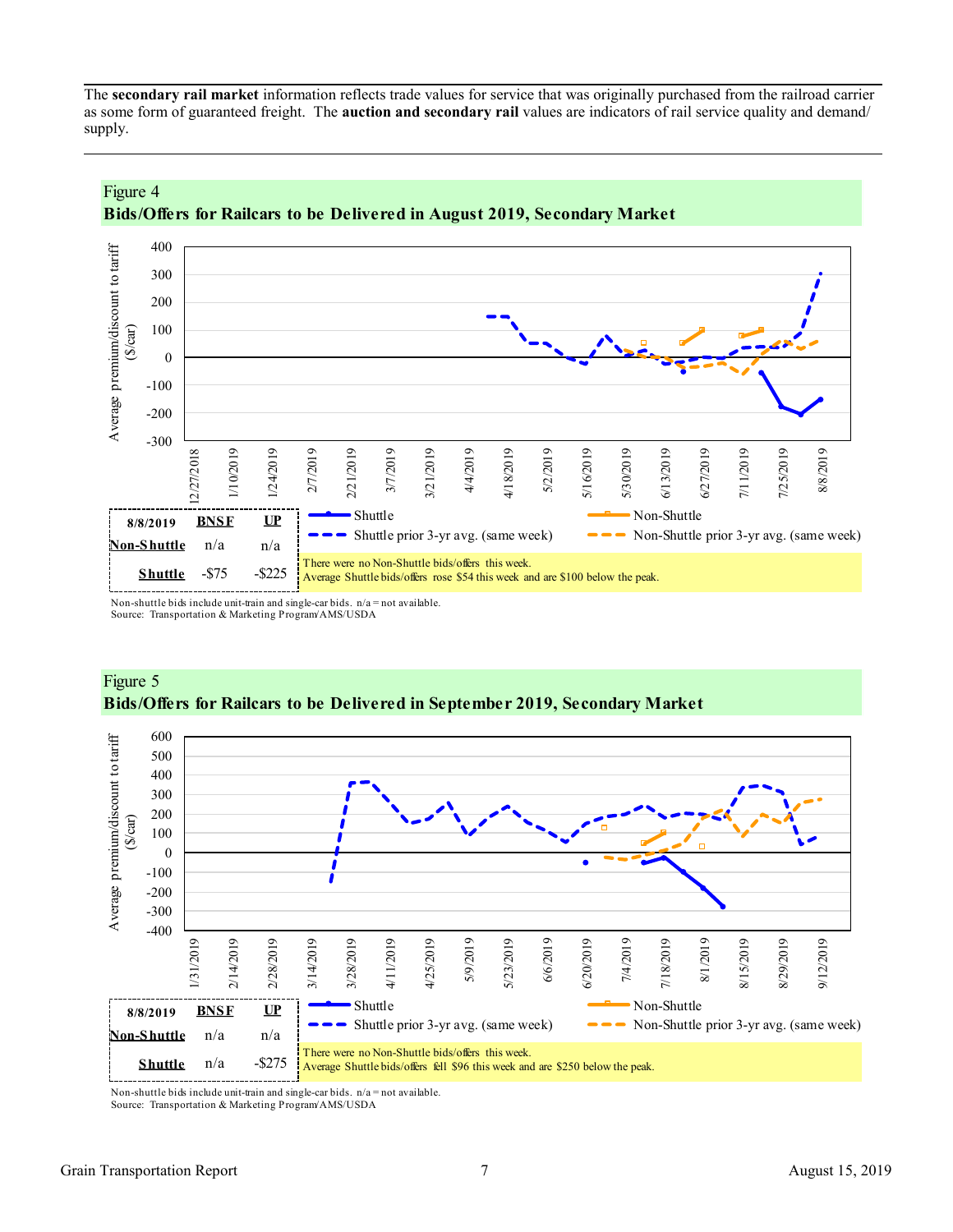<span id="page-7-0"></span>



Non-shuttle bids include unit-train and single-car bids.  $n/a = not available$ . Source: Transportation & Marketing Program/AMS/USDA

Table 6

# **Weekly Secondary Railcar Market (\$/car)<sup>1</sup>**

|                | For the week ending:                                                        |               |               |               | <b>Delivery period</b> |               |          |
|----------------|-----------------------------------------------------------------------------|---------------|---------------|---------------|------------------------|---------------|----------|
|                | 8/8/2019                                                                    | <b>Aug-19</b> | <b>Sep-19</b> | <b>Oct-19</b> | <b>Nov-19</b>          | <b>Dec-19</b> | $Jan-20$ |
|                | <b>BNSF-GF</b>                                                              | n/a           | n/a           | n/a           | n/a                    | n/a           | n/a      |
|                | Change from last week                                                       | n/a           | n/a           | n/a           | n/a                    | n/a           | n/a      |
|                | Change from same week 2018                                                  | n/a           | n/a           | n/a           | n/a                    | n/a           | n/a      |
| Non-shuttle    | <b>UP-Pool</b>                                                              | n/a           | n/a           | n/a           | n/a                    | n/a           | n/a      |
|                | Change from last week                                                       | n/a           | n/a           | n/a           | n/a                    | n/a           | n/a      |
|                | Change from same week 2018                                                  | n/a           | n/a           | n/a           | n/a                    | n/a           | n/a      |
|                | <b>BNSF-GF</b>                                                              | (75)          | n/a           | n/a           | n/a                    | n/a           | n/a      |
|                | Change from last week                                                       | 19            | n/a           | n/a           | n/a                    | n/a           | n/a      |
|                | Change from same week 2018                                                  | (175)         | n/a           | n/a           | n/a                    | n/a           | n/a      |
| <b>Shuttle</b> | <b>UP-Pool</b>                                                              | (225)         | (275)         | n/a           | n/a                    | n/a           | n/a      |
|                | Change from last week                                                       | 89            | (42)          | n/a           | n/a                    | n/a           | n/a      |
|                | Change from same week 2018                                                  | 63            | (31)          | n/a           | n/a                    | n/a           | n/a      |
|                | <sup>1</sup> Average premium/discount to tariff, \$/car-last week           |               |               |               |                        |               |          |
|                | Note: Bids listed are market INDICATORS only & are NOT guaranteed prices,   |               |               |               |                        |               |          |
|                | $n/a$ = not available; GF = guaranteed freight; P o o l = guaranteed po o l |               |               |               |                        |               |          |
|                | Data from James B. Joiner Co., Tradewest Brokerage Co.                      |               |               |               |                        |               |          |
|                | Source: Transportation and Marketing Program/AMS/USDA                       |               |               |               |                        |               |          |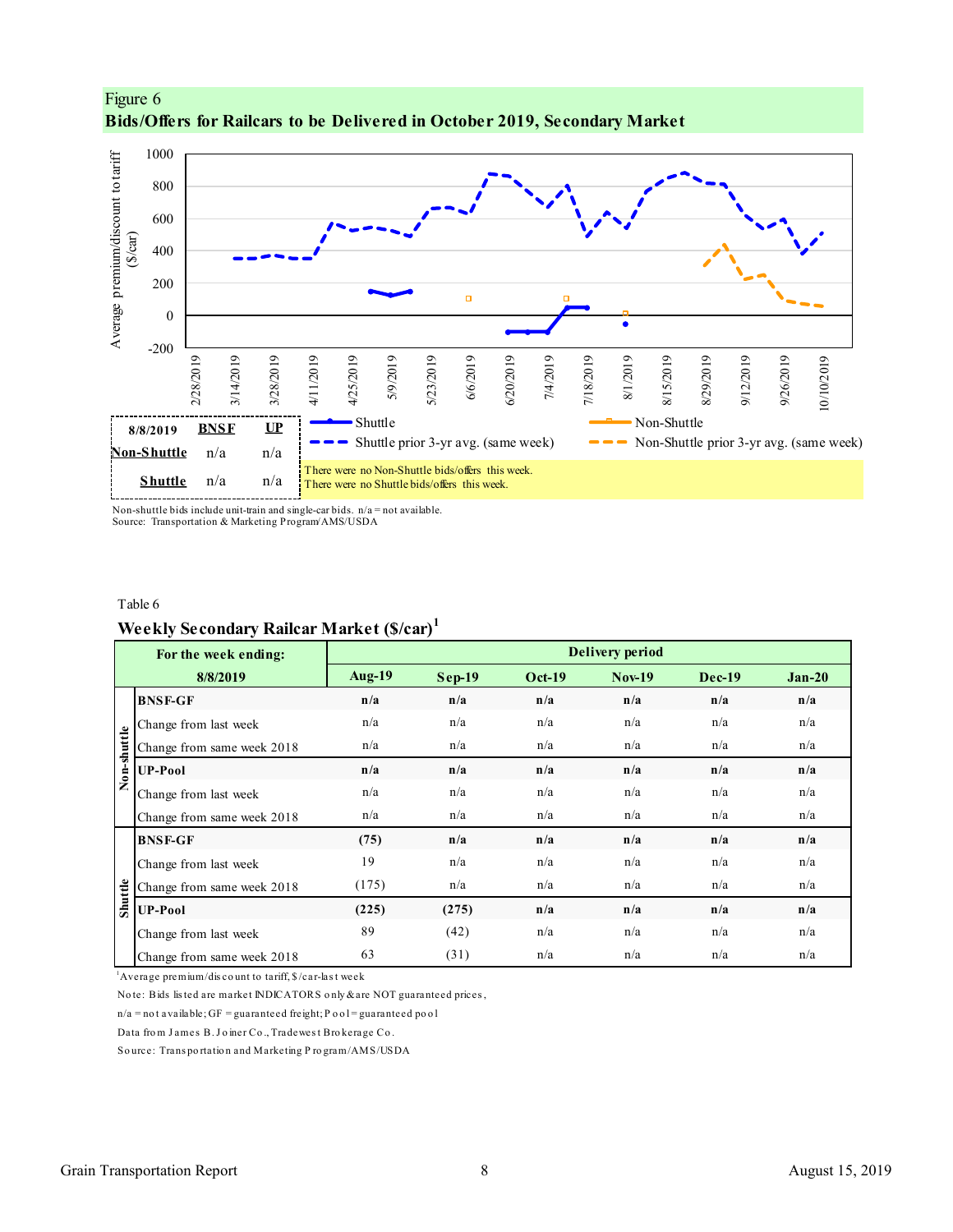The **tariff rail rate** is the base price of freight rail service, and together with **fuel surcharges** and any **auction and secondary rail** values constitute the full cost of shipping by rail. Typically, auction and secondary rail values are a small fraction of the full cost of shipping by rail relative to the tariff rate. High auction and secondary rail values, during times of high rail demand or short supply, can exceed the cost of the tariff rate plus fuel surcharge.

#### Table 7

#### **Tariff Rail Rates for Unit and Shuttle Train Shipments <sup>1</sup>**

|                      |                            |                                        |               | <b>Fuel</b> |                            |                     | Percent        |
|----------------------|----------------------------|----------------------------------------|---------------|-------------|----------------------------|---------------------|----------------|
|                      |                            |                                        | <b>Tariff</b> | surcharge   | Tariff plus surcharge per: |                     | change         |
| <b>August, 2019</b>  | Origin region <sup>3</sup> | <b>Destination region</b> <sup>3</sup> | rate/car      | per car     | metric ton                 | bushel <sup>2</sup> | $Y/Y^4$        |
| Unit train           |                            |                                        |               |             |                            |                     |                |
| Wheat                | Wichita, KS                | St. Louis, MO                          | \$3,983       | \$101       | \$40.56                    | \$1.10              | $\bf{0}$       |
|                      | Grand Forks, ND            | Duluth-Superior, MN                    | \$4,333       | \$0         | \$43.03                    | \$1.17              | 2              |
|                      | Wichita, KS                | Los Angeles, CA                        | \$7,240       | \$0         | \$71.90                    | \$1.96              | $\mathbf{1}$   |
|                      | Wichita, KS                | New Orleans, LA                        | \$4,525       | \$178       | \$46.70                    | \$1.27              | $-1$           |
|                      | Sioux Falls, SD            | Galveston-Houston, TX                  | \$6,976       | \$0         | \$69.28                    | \$1.89              | $\mathbf{1}$   |
|                      | Northwest KS               | Galveston-Houston, TX                  | \$4,801       | \$195       | \$49.61                    | \$1.35              | $-1$           |
|                      | Amarillo, TX               | Los Angeles, CA                        | \$5,121       | \$271       | \$53.55                    | \$1.46              | $-1$           |
| Corn                 | Champaign-Urbana, IL       | New Orleans, LA                        | \$3,800       | \$201       | \$39.73                    | \$1.01              | $-4$           |
|                      | Toledo, OH                 | Raleigh, NC                            | \$6,581       | \$0         | \$65.35                    | \$1.66              | $\overline{4}$ |
|                      | Des Moines, IA             | Davenport, IA                          | \$2,114       | \$43        | \$21.42                    | \$0.54              | $-7$           |
|                      | Indianapolis, IN           | Atlanta, GA                            | \$5,646       | \$0         | \$56.07                    | \$1.42              | $\overline{4}$ |
|                      | Indianapolis, IN           | Knoxville, TN                          | \$4,704       | \$0         | \$46.71                    | \$1.19              | $\overline{4}$ |
|                      | Des Moines, IA             | Little Rock, AR                        | \$3,660       | \$125       | \$37.59                    | \$0.95              | $\mathbf{1}$   |
|                      | Des Moines, IA             | Los Angeles, CA                        | \$5,520       | \$365       | \$58.44                    | \$1.48              | 2              |
| Soybeans             | Minneapolis, MN            | New Orleans, LA                        | \$3,631       | \$201       | \$38.05                    | \$1.04              | $-12$          |
|                      | Toledo, OH                 | Huntsville, AL                         | \$5,459       | \$0         | \$54.21                    | \$1.48              | 3              |
|                      | Indianapolis, IN           | Raleigh, NC                            | \$6,698       | \$0         | \$66.51                    | \$1.81              | $\overline{4}$ |
|                      | Indianapolis, IN           | Huntsville, AL                         | \$4,937       | \$0         | \$49.03                    | \$1.33              | $\overline{4}$ |
|                      | Champaign-Urbana, IL       | New Orleans, LA                        | \$4,545       | \$201       | \$47.13                    | \$1.28              | $-5$           |
| <b>Shuttle Train</b> |                            |                                        |               |             |                            |                     |                |
| Wheat                | Great Falls, MT            | Portland, OR                           | \$4,143       | \$0         | \$41.14                    | \$1.12              | 2              |
|                      | Wichita, KS                | Galveston-Houston, TX                  | \$4,361       | \$0         | \$43.31                    | \$1.18              | $\overline{2}$ |
|                      | Chicago, IL                | Albany, NY                             | \$5,896       | \$0         | \$58.55                    | \$1.59              | $\overline{4}$ |
|                      | Grand Forks, ND            | Portland, OR                           | \$5,736       | \$0         | \$56.96                    | \$1.55              | $\bf{0}$       |
|                      | Grand Forks, ND            | Galveston-Houston, TX                  | \$6,121       | \$0         | \$60.78                    | \$1.65              | $\mathbf{1}$   |
|                      | Northwest KS               | Portland, OR                           | \$6,012       | \$320       | \$62.88                    | \$1.71              | $\mathbf{1}$   |
| Corn                 | Minneapolis, MN            | Portland, OR                           | \$5,180       | \$0         | \$51.44                    | \$1.31              | $\overline{4}$ |
|                      | Sioux Falls, SD            | Tacoma, WA                             | \$5,140       | \$0         | \$51.04                    | \$1.30              | $\overline{4}$ |
|                      | Champaign-Urbana, IL       | New Orleans, LA                        | \$3,720       | \$201       | \$38.94                    | \$0.99              | $-1$           |
|                      | Lincoln, NE                | Galveston-Houston, TX                  | \$3,880       | \$0         | \$38.53                    | \$0.98              | 5              |
|                      | Des Moines, IA             | Amarillo, TX                           | \$4,060       | \$157       | \$41.88                    | \$1.06              | $\mathbf{1}$   |
|                      | Minneapolis, MN            | Tacoma, WA                             | \$5,180       | \$0         | \$51.44                    | \$1.31              | $\overline{4}$ |
|                      | Council Bluffs, IA         | Stockton, CA                           | \$5,000       | \$0         | \$49.65                    | \$1.26              | 4              |
| Soybeans             | Sioux Falls, SD            | Tacoma, WA                             | \$5,750       | \$0         | \$57.10                    | \$1.55              | 3              |
|                      | Minneapolis, MN            | Portland, OR                           | \$5,800       | \$0         | \$57.60                    | \$1.57              | 3              |
|                      | Fargo, ND                  | Tacoma, WA                             | \$5,650       | \$0         | \$56.11                    | \$1.53              | 3              |
|                      | Council Bluffs, IA         | New Orleans, LA                        | \$4,775       | \$232       | \$49.72                    | \$1.35              | $-1$           |
|                      | Toledo, OH                 | Huntsville, AL                         | \$4,634       | \$0         | \$46.02                    | \$1.25              | 6              |
|                      | Grand Island, NE           | Portland, OR                           | \$5,710       | \$327       | \$59.95                    | \$1.63              | $-1$           |

<sup>1</sup>A unit train refers to shipments of at least 25 cars. Shuttle train rates are generally available for qualified shipments of

75-120 cars that meet railroad efficiency requirements.

<sup>2</sup>Approximate load per car = 111 short tons (100.7 metric tons): corn 56 lbs./bu., wheat and soybeans 60 lbs./bu.

<sup>3</sup>Regional economic areas are defined by the Bureau of Economic Analysis (BEA)

<sup>4</sup>Percentage change year over year calculated using tariff rate plus fuel surcharge

Sources: www.bnsf.com, www.cn.ca, www.csx.com, www.up.com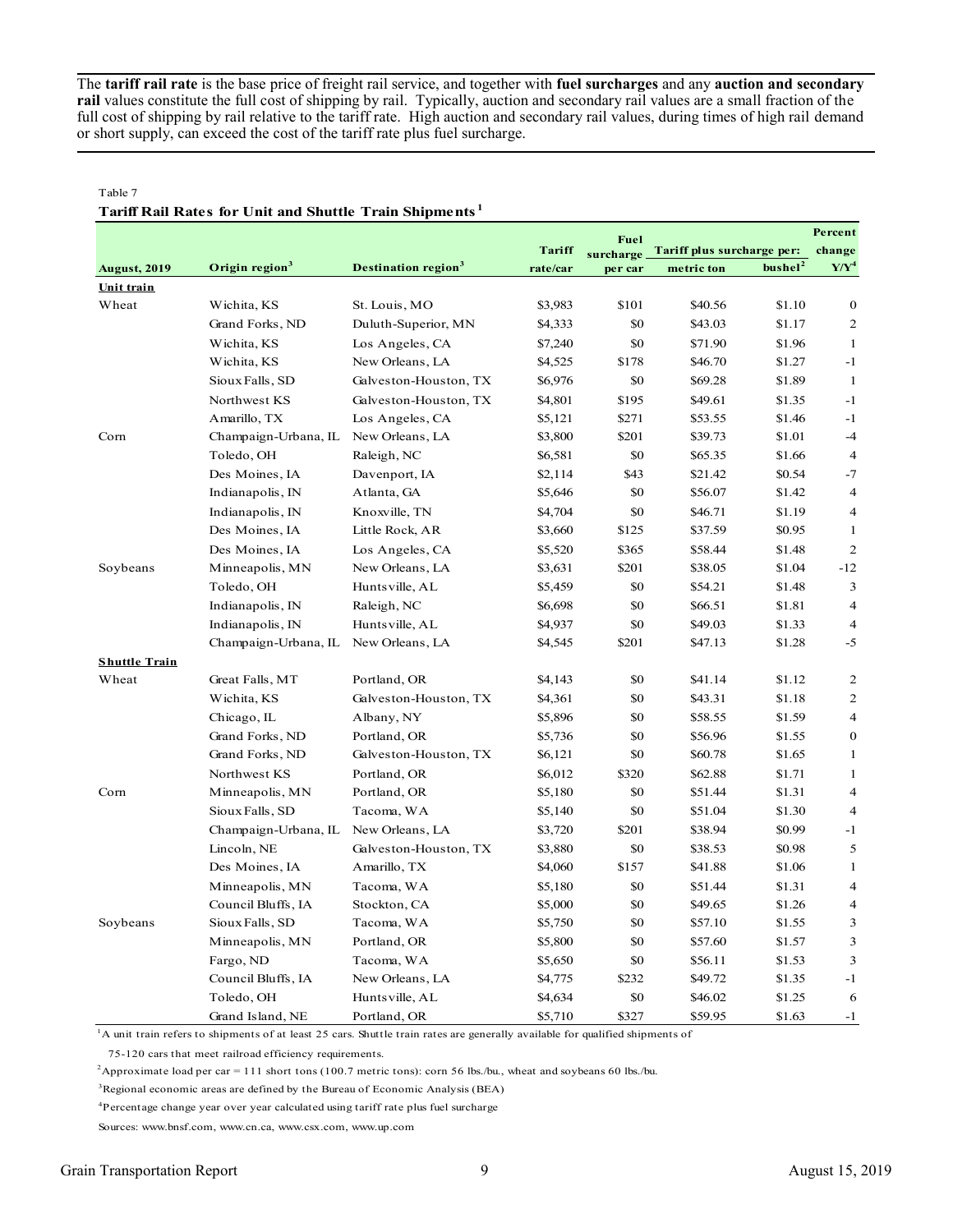|                  | Date: August, 2019 |                           |                       | Fuel           |                                      |                     | Percent             |
|------------------|--------------------|---------------------------|-----------------------|----------------|--------------------------------------|---------------------|---------------------|
|                  | Origin             |                           | <b>Tariff</b>         |                | surcharge Tariff plus surcharge per: |                     | change <sup>4</sup> |
| <b>Commodity</b> | state              | <b>Destination region</b> | rate/car <sup>1</sup> | $per \, car^2$ | $metric \tan^3$                      | bushel <sup>3</sup> | <b>Y/Y</b>          |
| Wheat            | MT                 | Chihuahua, CI             | \$7,509               | \$0            | \$76.72                              | \$2.09              | 3                   |
|                  | OK                 | Cuautitlan, EM            | \$6,775               | \$139          | \$70.65                              | \$1.92              | $\mathbf{0}$        |
|                  | <b>KS</b>          | Guadalajara, JA           | \$7,534               | \$596          | \$83.07                              | \$2.26              | 5                   |
|                  | <b>TX</b>          | Salinas Victoria, NL      | \$4,329               | \$85           | \$45.10                              | \$1.23              | $\mathbf{0}$        |
| Corn             | <b>IA</b>          | Guadalajara, JA           | \$8,828               | \$508          | \$95.39                              | \$2.42              | 8                   |
|                  | SD                 | Celava, GJ                | \$8,140               | \$0            | \$83.17                              | \$2.11              | 6                   |
|                  | <b>NE</b>          | Queretaro, QA             | \$8,207               | \$291          | \$86.83                              | \$2.20              | $\overline{c}$      |
|                  | SD                 | Salinas Victoria, NL      | \$6,905               | \$0            | \$70.55                              | \$1.79              | $\overline{c}$      |
|                  | MO                 | Tlalnepantla, EM          | \$7,573               | \$284          | \$80.28                              | \$2.04              | $\overline{c}$      |
|                  | SD                 | Torreon, CU               | \$7,690               | \$0            | \$78.57                              | \$1.99              | 5                   |
| Soybeans         | MO                 | Bojay (Tula), HG          | \$8,497               | \$480          | \$91.72                              | \$2.49              | 6                   |
|                  | <b>NE</b>          | Guadalajara, JA           | \$9,122               | \$503          | \$98.34                              | \$2.67              | 7                   |
|                  | IA                 | El Castillo, JA           | \$9,390               | \$0            | \$95.94                              | \$2.61              | 5                   |
|                  | KS                 | Torreon, CU               | \$7,914               | \$349          | \$84.43                              | \$2.30              | 7                   |
| Sorghum          | NE                 | Celaya, GJ                | \$7,787               | \$452          | \$84.19                              | \$2.14              | 8                   |
|                  | <b>KS</b>          | Queretaro, QA             | \$8,000               | \$174          | \$83.52                              | \$2.12              | 2                   |
|                  | NE                 | Salinas Victoria, NL      | \$6,633               | \$140          | \$69.20                              | \$1.76              | $\overline{c}$      |
|                  | NE                 | Torreon, CU               | \$7,172               | \$323          | \$76.58                              | \$1.94              | 6                   |

#### Table 8 **Tariff Rail Rates for U.S. Bulk Grain Shipments to Mexico**

<sup>1</sup>Rates are based upon published tariff rates for high-capacity shuttle trains. Shuttle trains are available for qualified shipments of 75--110 cars that meet railroad efficiency requirements.

2 Fuel surcharge adjusted to reflect the change in Ferrocarril Mexicano, S.A. de C.V railroad fuel surcharge policy as of 10/01/2009

<sup>3</sup>Approximate load per car = 97.87 metric tons: Corn & Sorghum 56 lbs/bu, Wheat & Soybeans 60 lbs/bu

<sup>4</sup>Percentage change calculated using tariff rate plus fuel surchage

Sources: www.bnsf.com, www.uprr.com, www.kcsouthern.com

#### Figure 7

# **Railroad Fuel Surcharges, North American Weighted Average <sup>1</sup>**



<sup>1</sup> Weighted by each Class I railroad's proportion of grain traffic for the prior year.

\* Beginning January 2009, the Canadian Pacific fuel surcharge is computed by a monthly average of the bi-weekly fuel surcharge.

\*\*CSX strike price changed from \$2.00/gal. to \$3.75/gal. starting January 1, 2015.

Sources: www.bnsf.com, www.cn.ca, www.cpr.ca, www.csx.com, www.kcsi.com, www.nscorp.com, www.uprr.com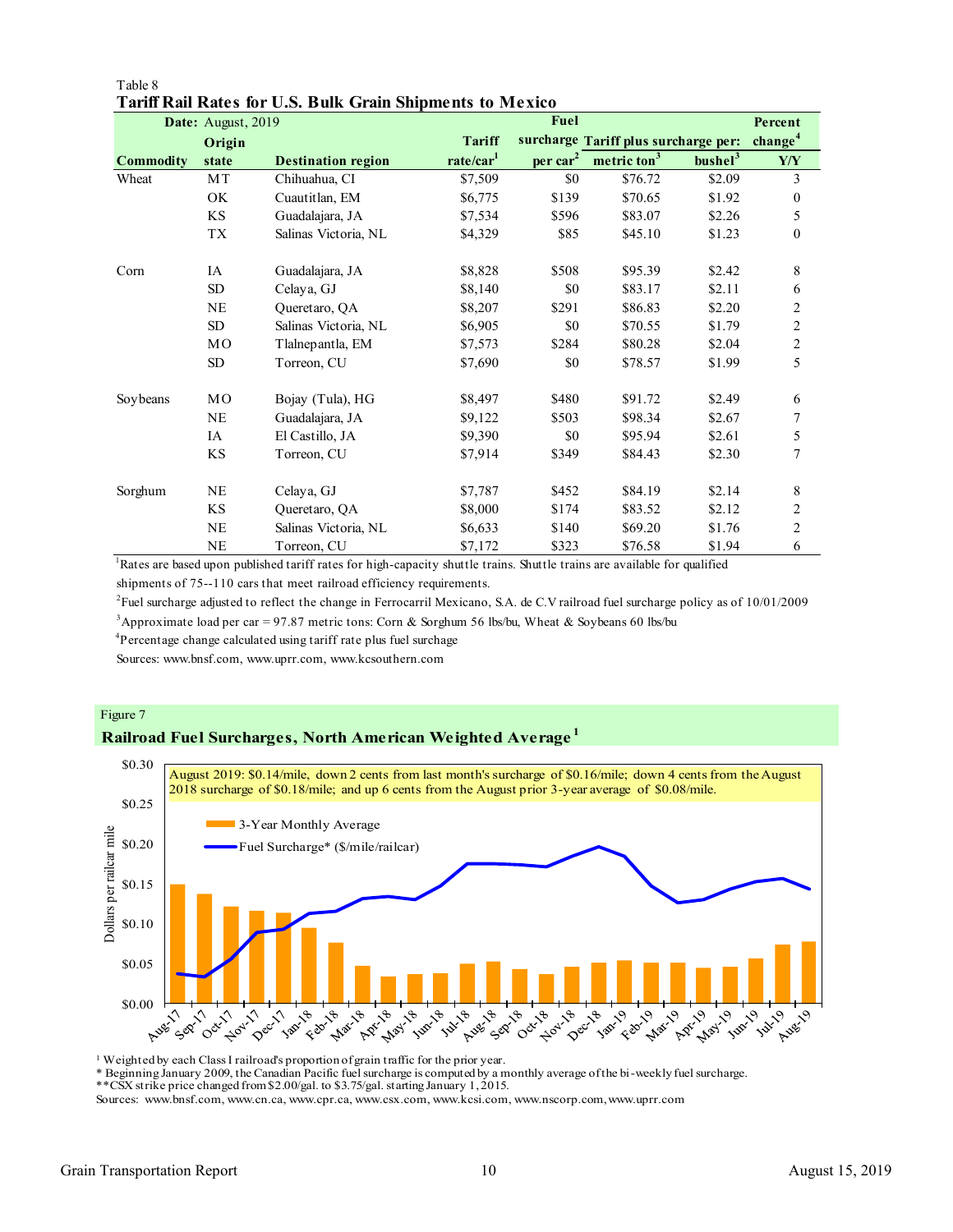# **Barge Transportation**

#### <span id="page-10-0"></span>Figure 8

**Illinois River Barge Freight Rate1,2**



<sup>1</sup>Rate = percent of 1976 tariff benchmark index (1976 = 100 percent); <sup>2</sup>4-week moving average of the 3-year average. Source: Transportation & Marketing Program/AMS/USDA

#### Table 9 **Weekly Barge Freight Rates: Southbound Only**

|                   |                                           | Twin<br><b>Cities</b> | Mid-<br><b>Mississippi</b> | Lower<br><b>Illinois</b><br><b>River</b> | <b>St. Louis</b> | <b>Cincinnati</b> | Lower<br>Ohio | Cairo-<br><b>Memphis</b> |
|-------------------|-------------------------------------------|-----------------------|----------------------------|------------------------------------------|------------------|-------------------|---------------|--------------------------|
| Rate <sup>1</sup> | 8/13/2019                                 | 529                   | 594                        | 519                                      | 391              | 338               | 338           | 400                      |
|                   | 8/6/2019                                  | 543                   | 601                        | 538                                      | 470              | 293               | 293           | 397                      |
| \$/ton            | 8/13/2019                                 | 32.75                 | 31.60                      | 24.08                                    | 15.60            | 15.85             | 13.66         | 12.56                    |
|                   | 8/6/2019                                  | 33.61                 | 31.97                      | 24.96                                    | 18.75            | 13.74             | 11.84         | 12.47                    |
|                   | Current week % change from the same week: |                       |                            |                                          |                  |                   |               |                          |
|                   | Last year                                 | $-10$                 | 13                         | $-1$                                     | 12               | $-18$             | $-18$         | 16                       |
|                   | $3$ -year avg. $2$                        | 11                    | 44                         | 29                                       | 38               | 3                 | 3             | 59                       |
| Rate <sup>1</sup> | September                                 | 438                   | 435                        | 434                                      | 383              | 375               | 375           | 389                      |
|                   | November                                  | 418                   | 417                        | 395                                      | 316              | 348               | 348           | 303                      |

<sup>1</sup>Rate = percent of 1976 tariff benchmark index (1976 = 100 percent); <sup>2</sup>4-week moving average; ton = 2,000 pounds; "-" n/a due to closure \* - Current weekly rate is a nominal value, reflecting the anticipation of improved navigation conditions

Source: Transportation & Marketing Programs/AMS/USDA

#### **Figure 9 Benchmark tariff rates**

#### **Calculating barge rate per ton:** (Rate \* 1976 tariff benchmark rate per ton)/100

Select applicable index from market quotes included in tables on this page. The 1976 benchmark rates per ton are provided in map.

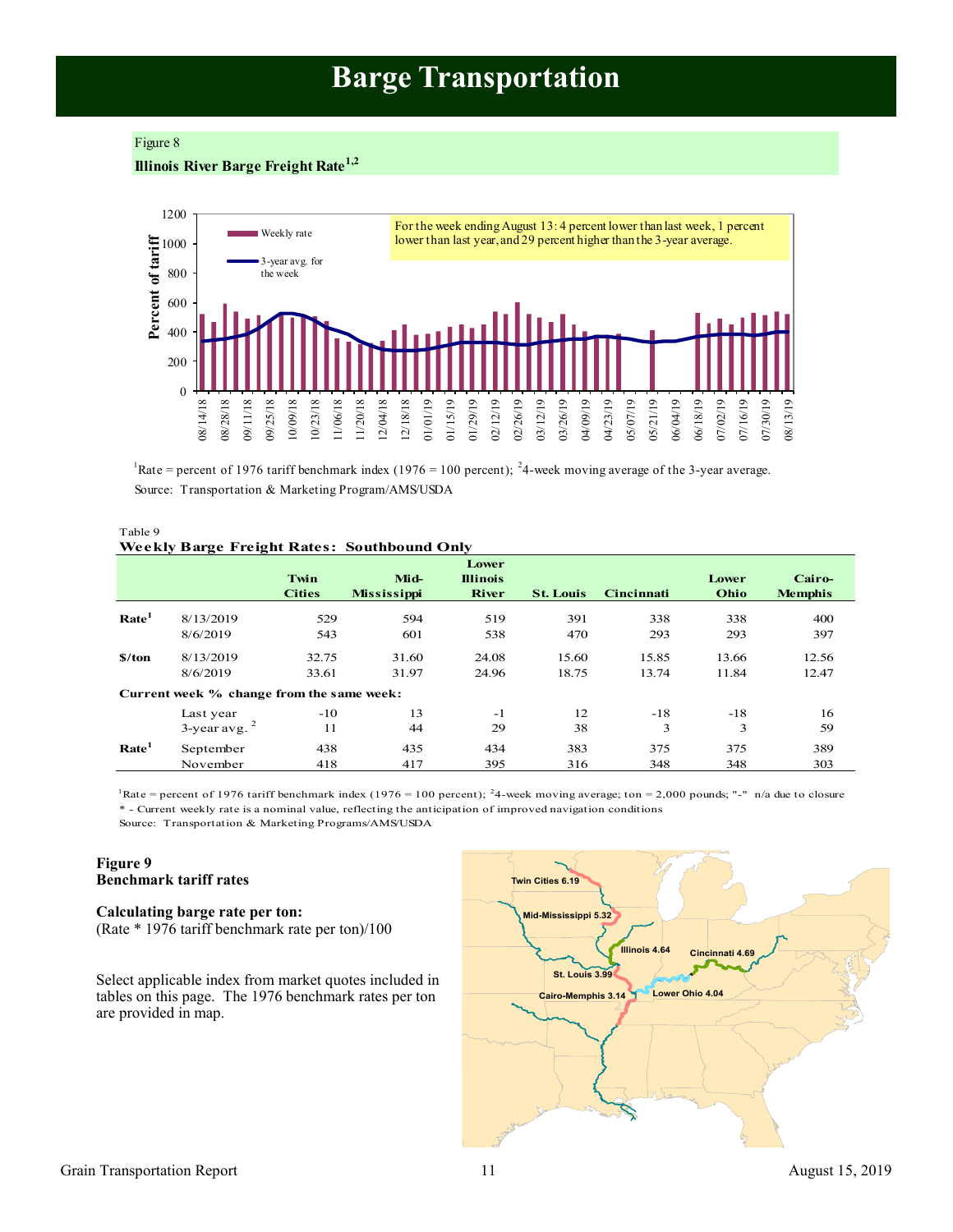<span id="page-11-0"></span>



 $1$  The 3-year average is a 4-week moving average.

Source: U.S. Army Corps of Engineers

#### Table 10

#### **Barge Grain Movements (1,000 tons)**

| For the week ending $08/10/2019$ | Corn             | Wheat            | <b>Soybeans</b> | Other          | <b>Total</b> |
|----------------------------------|------------------|------------------|-----------------|----------------|--------------|
| Mississippi River                |                  |                  |                 |                |              |
| Rock Island, IL (L15)            | 127              | 5                | 160             | $\theta$       | 291          |
| Winfield, MO (L25)               | 246              | 8                | 191             |                | 446          |
| Alton, IL $(L26)$                | 250              | 19               | 226             | $\mathfrak{D}$ | 497          |
| Granite City, IL (L27)           | 241              | 14               | 229             | 2              | 487          |
| <b>Illinois River (LAGRANGE)</b> | 39               | $\boldsymbol{0}$ | 49              | $\theta$       | 87           |
| <b>Ohio River (OLMSTED)</b>      | 7                | 12               | 54              | $\theta$       | 73           |
| Arkansas River (L1)              | $\boldsymbol{0}$ | $\boldsymbol{0}$ | 7               | $\theta$       | 7            |
| Weekly total - 2019              | 248              | 27               | 290             | $\mathfrak{D}$ | 567          |
| Weekly total - 2018              | 552              | 51               | 337             | $\mathbf{3}$   | 942          |
| $2019$ YTD <sup>1</sup>          | 7,898            | 1,117            | 6,645           | 101            | 15,761       |
| $2018$ YTD <sup>1</sup>          | 14,970           | 1,138            | 7,409           | 82             | 23,600       |
| 2019 as % of 2018 YTD            | 53               | 98               | 90              | 123            | 67           |
| Last 4 weeks as % of $2018^2$    | 66               | 55               | 119             | 160            | 85           |
| Total 2018                       | 23,349           | 1,674            | 12,819          | 133            | 37,975       |

<sup>1</sup> Weekly total, YTD (year-to-date) and calendar year total includes Miss/27, Ohio/OLMSTED, and Ark/1; "Other" refers to oats, barley, sorghum, and rye.

<sup>2</sup> As a percent of same period in 2018.

Note: 1. Total may not add exactly, due to rounding.

2. Starting from 11/24/2018, weekly movement through Ohio 52 is replaced by Olmsted.

Source: U.S. Army Corps of Engineers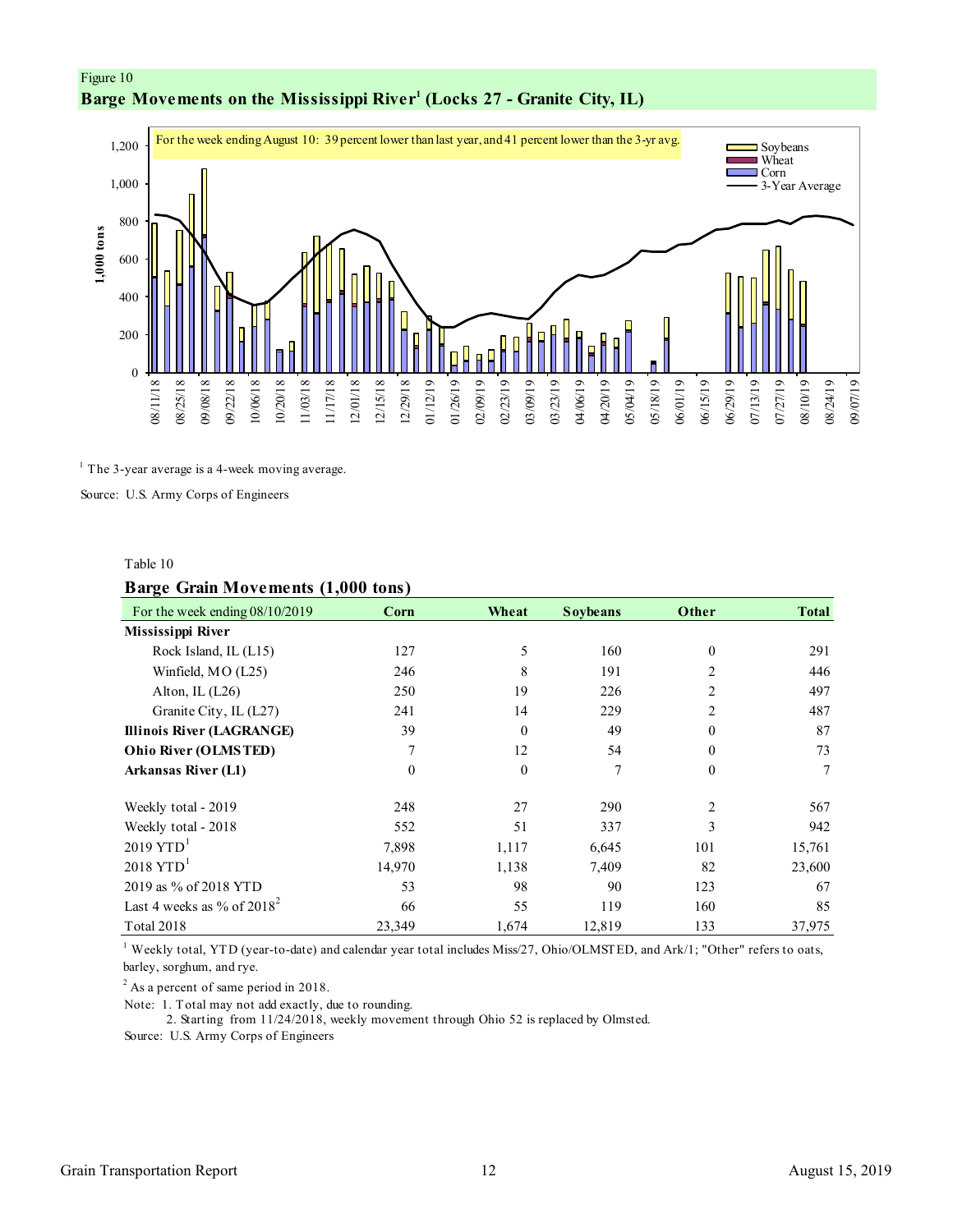<span id="page-12-0"></span>Figure 11 **Upbound Empty Barges Transiting Mississippi River Locks 27, Arkansas River Lock and Dam 1, and Ohio River Olmsted Locks and Dam**



Source: U.S. Army Corps of Engineers





Source: U.S. Army Corps of Engineers and AMS FGIS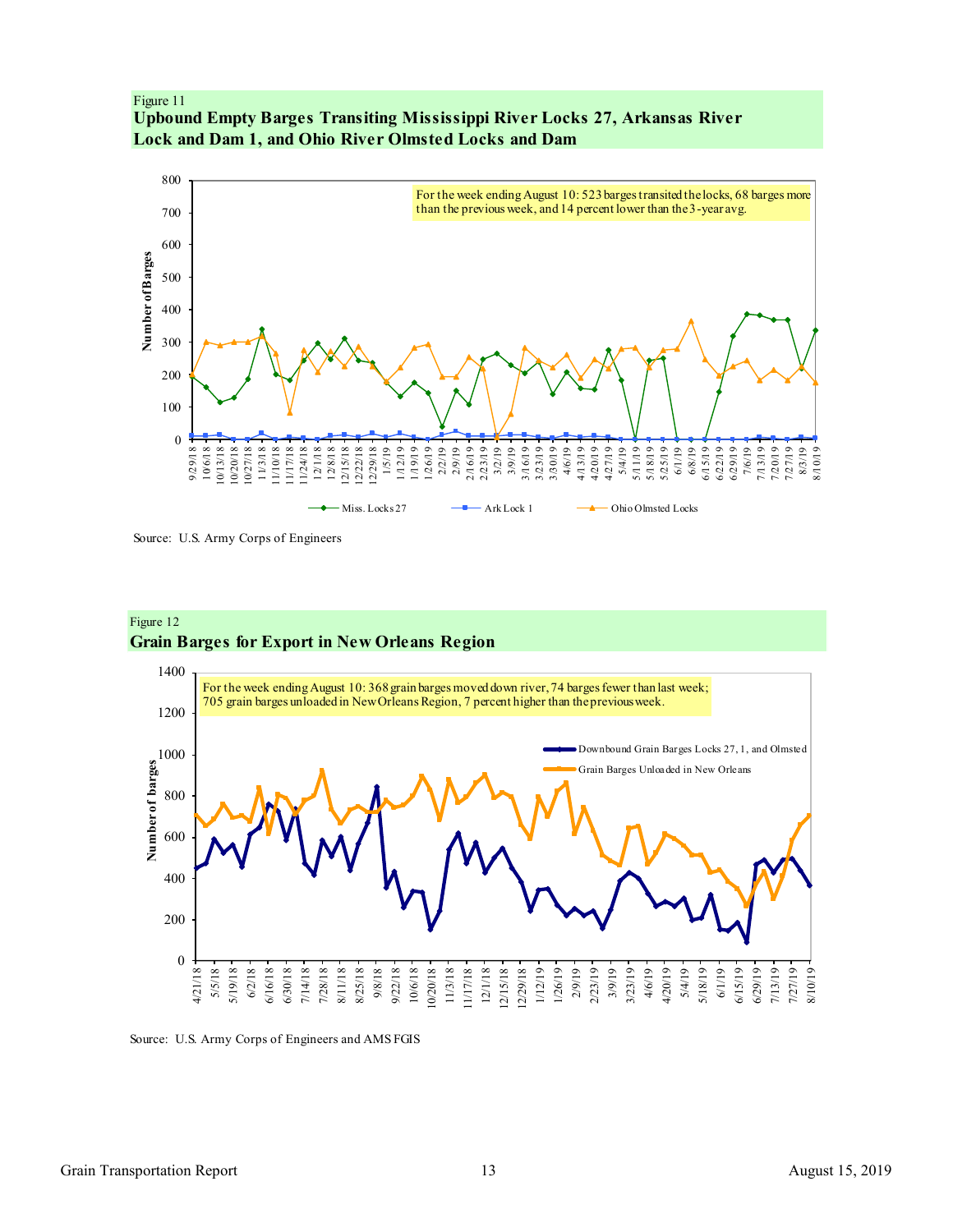<span id="page-13-1"></span><span id="page-13-0"></span>The **weekly diesel price** provides a proxy for trends in U.S. truck rates as diesel fuel is a significant expense for truck grain movements.

| Table 11<br>Retail on-Highway Diesel Prices, Week Ending 8/12/2019 (US \$/gallon) |                            |       |                    |          |  |  |  |
|-----------------------------------------------------------------------------------|----------------------------|-------|--------------------|----------|--|--|--|
|                                                                                   |                            |       | <b>Change from</b> |          |  |  |  |
| Region                                                                            | Location                   | Price | Week ago           | Year ago |  |  |  |
| I                                                                                 | <b>East Coast</b>          | 3.034 | $-0.021$           | $-0.185$ |  |  |  |
|                                                                                   | New England                | 3.073 | $-0.034$           | $-0.192$ |  |  |  |
|                                                                                   | Central Atlantic           | 3.215 | $-0.018$           | $-0.172$ |  |  |  |
|                                                                                   | Lower Atlantic             | 2.904 | $-0.019$           | $-0.187$ |  |  |  |
| П                                                                                 | M idwest                   | 2.924 | $-0.018$           | $-0.215$ |  |  |  |
| Ш                                                                                 | <b>Gulf Coast</b>          | 2.763 | $-0.024$           | $-0.227$ |  |  |  |
| IV                                                                                | Rocky Mountain             | 2.940 | $-0.025$           | $-0.418$ |  |  |  |
| V                                                                                 | <b>West Coast</b>          | 3.580 | $-0.025$           | $-0.134$ |  |  |  |
|                                                                                   | West Coast less California | 3.164 | $-0.018$           | $-0.261$ |  |  |  |
|                                                                                   | California                 | 3.909 | $-0.031$           | $-0.033$ |  |  |  |
| Total                                                                             | U.S.                       | 3.011 | $-0.021$           | $-0.206$ |  |  |  |

<sup>1</sup>Diesel fuel prices include all taxes. Prices represent an average of all types of diesel fuel.

Source: Energy Information Administration/U.S. Department of Energy (www.eia.doe.gov)



Source: Retail On-Highway Diesel Prices, Energy Information Administration, Dept. of Energy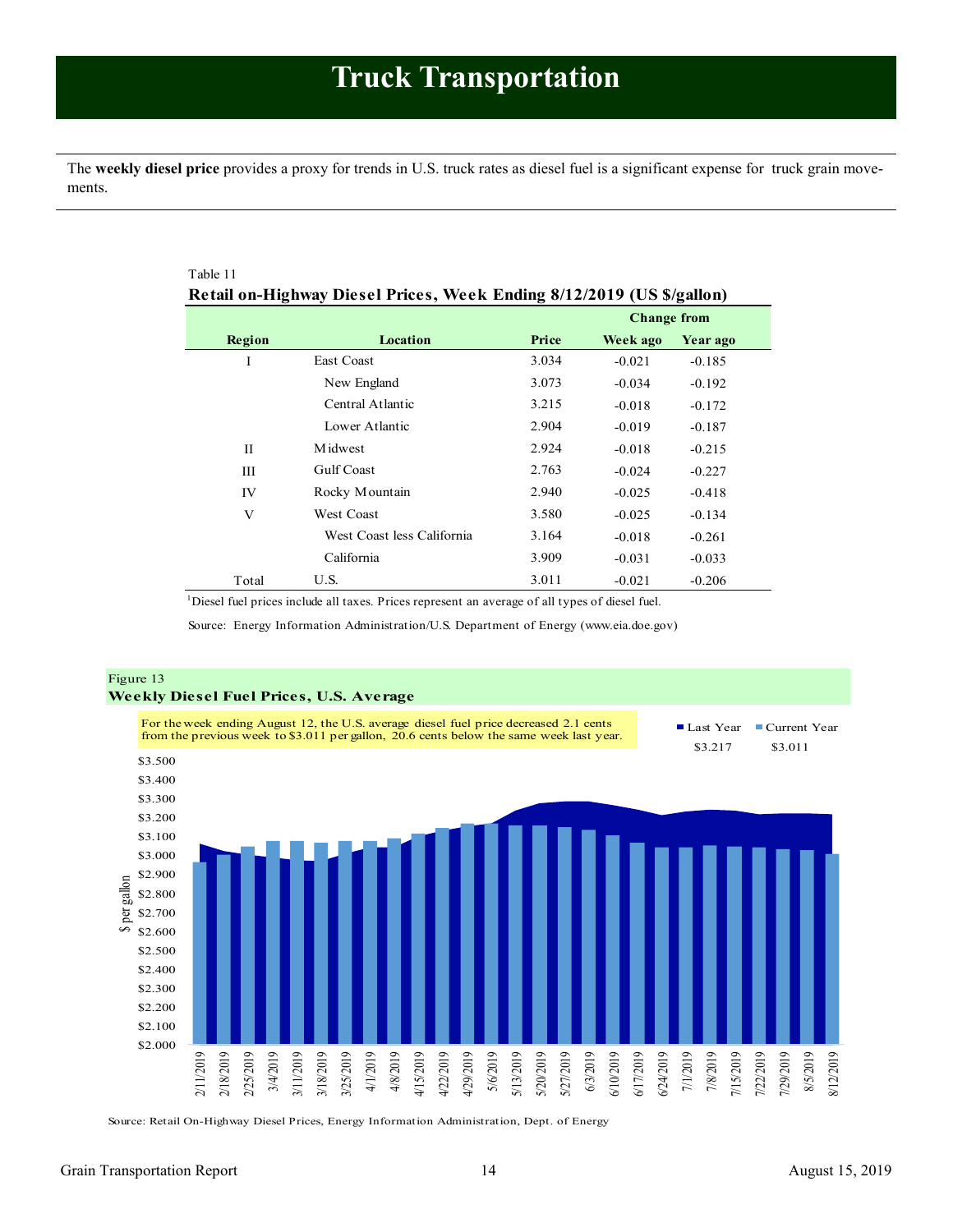#### <span id="page-14-1"></span><span id="page-14-0"></span>Table 12

#### **U.S. Export Balances and Cumulative Exports (1,000 metric tons)**

|                                                |            |            | Wheat      |            |            |           | Corn   | <b>Soybeans</b> | <b>Total</b> |
|------------------------------------------------|------------|------------|------------|------------|------------|-----------|--------|-----------------|--------------|
| For the week ending                            | <b>HRW</b> | <b>SRW</b> | <b>HRS</b> | <b>SWW</b> | <b>DUR</b> | All wheat |        |                 |              |
| <b>Export Balances</b>                         |            |            |            |            |            |           |        |                 |              |
| 8/1/2019                                       | 1,532      | 780        | 1,578      | 987        | 325        | 5,202     | 3,245  | 6,869           | 15,316       |
| This week year ago                             | 926        | 551        | 1,347      | 1,197      | 151        | 4,172     | 7,730  | 5,171           | 17,073       |
| Cumulative exports-marketing year <sup>2</sup> |            |            |            |            |            |           |        |                 |              |
| 2018/19 YTD                                    | 2,155      | 430        | 883        | 637        | 80         | 4,184     | 46,683 | 41,957          | 92,825       |
| 2017/18 YTD                                    | 901        | 418        | 1,078      | 917        | 28         | 3,342     | 52,191 | 53,305          | 108,838      |
| YTD 2018/19 as % of 2017/18                    | 239        | 103        | 82         | 69         | 288        | 125       | 89     | 79              | 85           |
| Last 4 wks as % of same period $2017/18$       | 171        | 150        | 104        | 83         | 182        | 122       | 53     | 157             | 102          |
| 2017/18 Total                                  | 9,150      | 2,343      | 5,689      | 4,854      | 384        | 22,419    | 57,209 | 56,214          | 135,842      |
| 2016/17 Total                                  | 11.096     | 2,285      | 7,923      | 4,254      | 484        | 26,042    | 41,864 | 51,156          | 119,062      |

<sup>1</sup> Current unshipped (outstanding) export sales to date

 $2$  Shipped export sales to date; new marketing year now in effect for wheat

Note: YTD = year-to-date. Marketing Year: wheat =  $6/01-5/31$ , corn & soybeans =  $9/01-8/31$ 

Source: Foreign Agricultural Service/USDA (www.fas.usda.gov)

# Table 13 **Top 5 Importers <sup>1</sup> of U.S. Corn**

# Table 13<br> **For the week ending 8/01/2019**<br> **For the week ending 8/01/2019**<br> **For the week ending 8/01/2019**<br> **For the week ending 8/01/2019**<br> **For the week ending 8/01/2019**<br> **Postage Property All All Property All Property 2019/20 2018/19 2017/18 current MY 3-year avg Next MY Current MY Last MY from last MY 2015-2017** Mexico 2,183 15,512 15,161 2 13,691 Japan 536 12,700 11,500 10 11,247 Korea 1988 (37) 1989 (37) 1989 (37) 1989 (37) 1989 (37) 1989 (37) 1989 (37) 1989 (37) 1989 (37) 1989 (37) 1989 (37) 1989 (37) 1989 (37) 1989 (37) 1989 (37) 1989 (37) 1989 (37) 1989 (37) 1989 (37) 1989 (37) 1989 (37) 1989 ( Colombia 14 4,679 4,665 0 4,678 Peru 0 1,992 3,199 (38) 2,975 **Top 5 Importers 2,732 38,579 40,363 (4) 37,344 Total US corn export sales 4,073 49,928 59,921 (17) 53,184** % of Projected 7% 93% 97% 97% Change from prior week<sup>2</sup>  $\frac{1}{32}$   $\frac{38,579}{40,36}$ <br> **973**  $\frac{49,928}{93\%}$   $\frac{59,921}{97\%}$ <br> **979**  $\frac{43}{554}$ **Top 5 importers' share of U.S. corn export sales** 67% 67% 67% 67% 67% 70% 70% 70% **USDA forecast, August 2019 54,707 53,435 62,036 (14) Corn Use for Ethanol USDA forecast, August 2019 139,065 137,795 142,367 (3) Total Commitments<sup>2</sup> - 1,000 mt -**

(n) indicates negative number.

<sup>1</sup>Based on FAS Marketing Year Ranking Reports for 2017/18 - www.fas.usda.gov; Marketing year (MY) = Sep 1 - Aug 31.

<sup>2</sup>Cumulative Exports (shipped) + Outstanding Sales (unshipped), FAS Weekly Export Sales Report, or Export Sales Query--

http://www.fas.usda.gov/esrquery/. Total commitments change (net sales) from prior week could include revisions from previous week's outstanding sales or accumulated sales.

3 FAS Marketing Year Ranking Reports - http://apps.fas.usda.gov/export-sales/myrkaug.htm; 3-yr average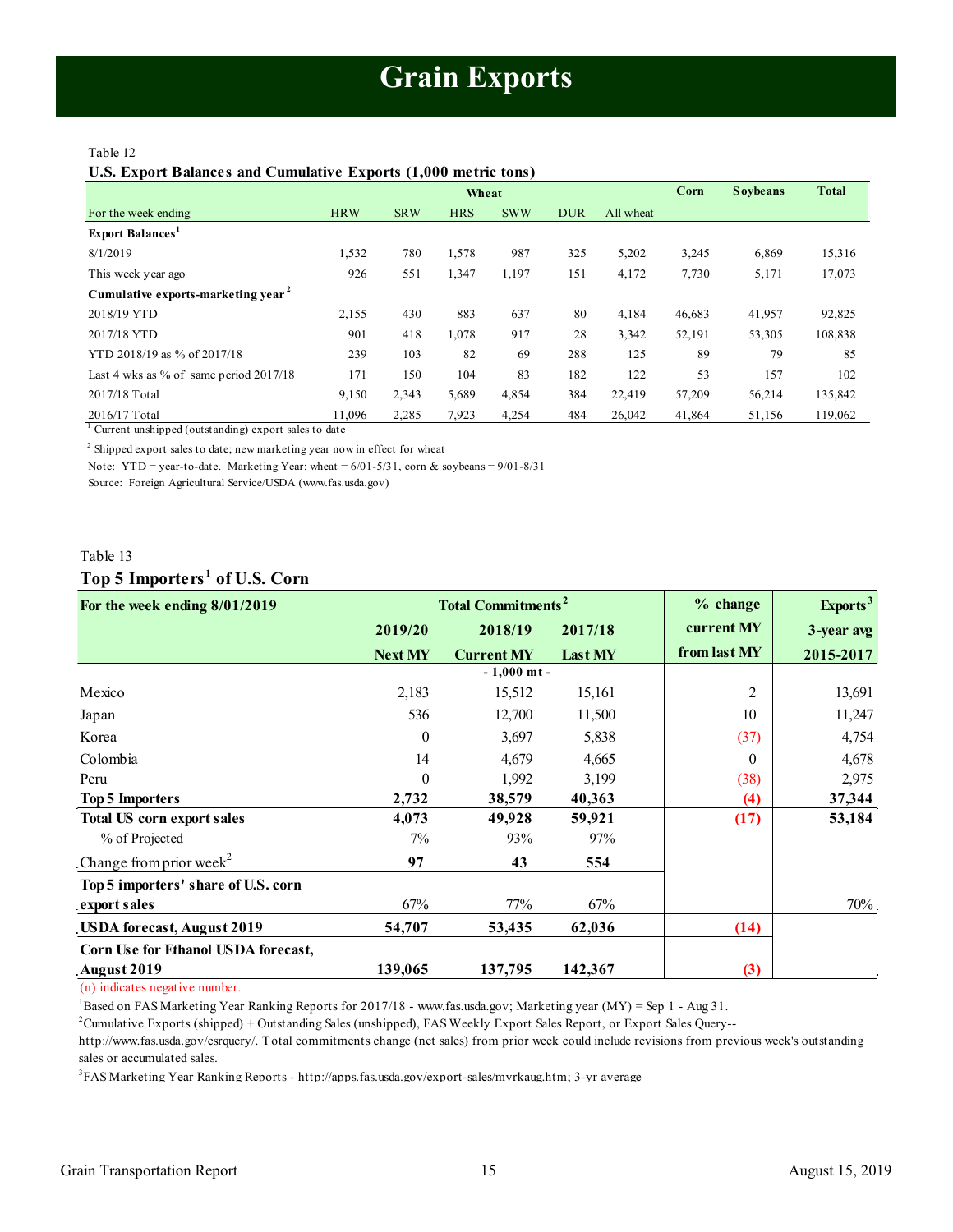# Table 14 **Top 5 Importers <sup>1</sup> of U.S. Soybeans**

<span id="page-15-0"></span>

| Top 5 Importers <sup>1</sup> of U.S. Soybe ans<br>2019/20<br><b>Next MY</b><br>194 | <b>Total Commitments<sup>2</sup></b><br>2018/19<br><b>Current MY</b><br>$-1,000$ mt - | 2017/18<br>Last MY | $%$ change<br>current MY<br>from last MY | Exports <sup>3</sup><br>3-yr avg. |
|------------------------------------------------------------------------------------|---------------------------------------------------------------------------------------|--------------------|------------------------------------------|-----------------------------------|
|                                                                                    |                                                                                       |                    |                                          |                                   |
|                                                                                    |                                                                                       |                    |                                          |                                   |
|                                                                                    |                                                                                       |                    |                                          |                                   |
|                                                                                    |                                                                                       |                    |                                          | 2015-2017                         |
|                                                                                    |                                                                                       |                    |                                          | $-1,000$ mt -                     |
|                                                                                    | 14,486                                                                                | 27,925             | (48)                                     | 31,228                            |
| 714                                                                                | 4,938                                                                                 | 4,473              | 10                                       | 3,716                             |
| 29                                                                                 | 2,375                                                                                 | 2,641              | (10)                                     | 2,250                             |
| 157                                                                                | 2,568                                                                                 | 2,341              | 10                                       | 2,145                             |
| $\Omega$                                                                           | 2,109                                                                                 | 2,270              | (7)                                      | 2,209                             |
| 1,094                                                                              | 26,476                                                                                | 39,650             | (33)                                     | 41,549                            |
| 3,651                                                                              | 48,827                                                                                | 58,476             | (17)                                     | 55,113                            |
| 8%                                                                                 | 105%                                                                                  | 101%               |                                          |                                   |
| 318                                                                                | 102                                                                                   | 342                |                                          |                                   |
|                                                                                    |                                                                                       |                    |                                          |                                   |
| 30%                                                                                | 54%                                                                                   | 68%                |                                          | <b>75%</b>                        |
| 48,365                                                                             | 46,322                                                                                | 58,147             | 80                                       |                                   |
|                                                                                    |                                                                                       |                    |                                          |                                   |

<sup>1</sup>Bas ed o n FAS Marketing Year Ranking Repo rts fo r 2017/18 - www.fas .us da.go v; Marketing year (MY) = Sep 1 - Aug 31.

Cumulative Exports (shipped)+Outstanding Sales (unshipped), FAS Weekly Export Sales Report, or Export Sales Query--h<br>otal commitments change (net sales) from prior week could include reivisions from previous week's outstan 2022<br>2Cumulative Exports (s hipped) + Outstanding Reports for 2017/18 - www.fas.usda.gov; Marketing year (MY) = Sep 1- Aug 31.<br>2Cumulative Exports (s hipped) + Outstanding Sales (uns hipped), FAS Weekly Export Sales Report (n) indicates negative number.<br>"Based on FAS Marketing Year Ranking Reports for 2017/18 - www.fas.usda.gov; Marketing year (MY) = Sep 1- Aug 31.<br>"Cumulative Exports (shipped) +Outstanding Sales (unshipped), FAS Weekly Expo

<sup>3</sup> FAS Marketing Year Final Reports - www.fas.usda.gov/export-sales/myfi\_rpt.htm. (Carryover plus Accumulated Exports)

#### Table 15

## **Top 10 Importers <sup>1</sup> of All U.S. Wheat**

| Table 15<br>Top 10 Importers <sup>1</sup> of All U.S. Wheat |                                      |                    |                            |                       |  |  |  |
|-------------------------------------------------------------|--------------------------------------|--------------------|----------------------------|-----------------------|--|--|--|
| For the week ending 8/01/2019                               | <b>Total Commitments<sup>2</sup></b> |                    | $%$ change                 | Exports <sup>3</sup>  |  |  |  |
|                                                             | 2019/20<br><b>Current MY</b>         | 2018/19<br>Last MY | current MY<br>from last MY | 3-yr avg<br>2015-2017 |  |  |  |
|                                                             |                                      | $-1,000$ mt -      |                            | $-1,000$ mt -         |  |  |  |
| Mexico                                                      | 1,331                                | 698                | 91                         | 2,781                 |  |  |  |
| Japan                                                       | 899                                  | 960                | (6)                        | 2,649                 |  |  |  |
| Philippines                                                 | 1,187                                | 1,099              | 8                          | 2,441                 |  |  |  |
| Korea                                                       | 415                                  | 668                | (38)                       | 1,257                 |  |  |  |
| Nigeria                                                     | 625                                  | 313                | 100                        | 1,254                 |  |  |  |
| Indonesia                                                   | 302                                  | 271                | 11                         | 1,076                 |  |  |  |
| Taiwan                                                      | 457                                  | 404                | 13                         | 1,066                 |  |  |  |
| China                                                       | 60                                   | $\Omega$           | n/a                        | 944                   |  |  |  |
| Colombia                                                    | 53                                   | 304                | (83)                       | 714                   |  |  |  |
| Thailand                                                    | 315                                  | 380                | (17)                       | 618                   |  |  |  |
| Top 10 importers                                            | 5,643                                | 5,096              | 11                         | 14,800                |  |  |  |
| <b>Total US wheat export sales</b>                          | 9,386                                | 7,514              | 25                         | 22,869                |  |  |  |
| % of Projected                                              | 35%                                  | 29%                |                            |                       |  |  |  |
| Change from prior week <sup>2</sup>                         | 488                                  | 317                |                            |                       |  |  |  |
| Top 10 importers' share of U.S.                             |                                      |                    |                            |                       |  |  |  |
| wheat export sales                                          | 60%                                  | 68%                |                            | 65%                   |  |  |  |
| <b>USDA</b> forecast, August 2019                           | 26,567                               | 25,504             | $\overline{\mathbf{4}}$    |                       |  |  |  |

(n) indicates negative number.

<sup>1</sup> Based on FAS Marketing Year Ranking Reports for 2017/18 - www.fas.usda.gov; Marketing year = Jun 1 - May 31.

2 Cumulative Exports (shipped) + Outstanding Sales (unshipped), FAS Weekly Export Sales Report, or Export Sales Query--

outstanding and/or accumulated sales http://www.fas.usda.gov/esrquery/. Total commitments change (net sales) from prior week could include revisions from the previous week's

<sup>3</sup> FAS Marketing Year Final Reports - www.fas.usda.gov/export-sales/myfi\_rpt.htm.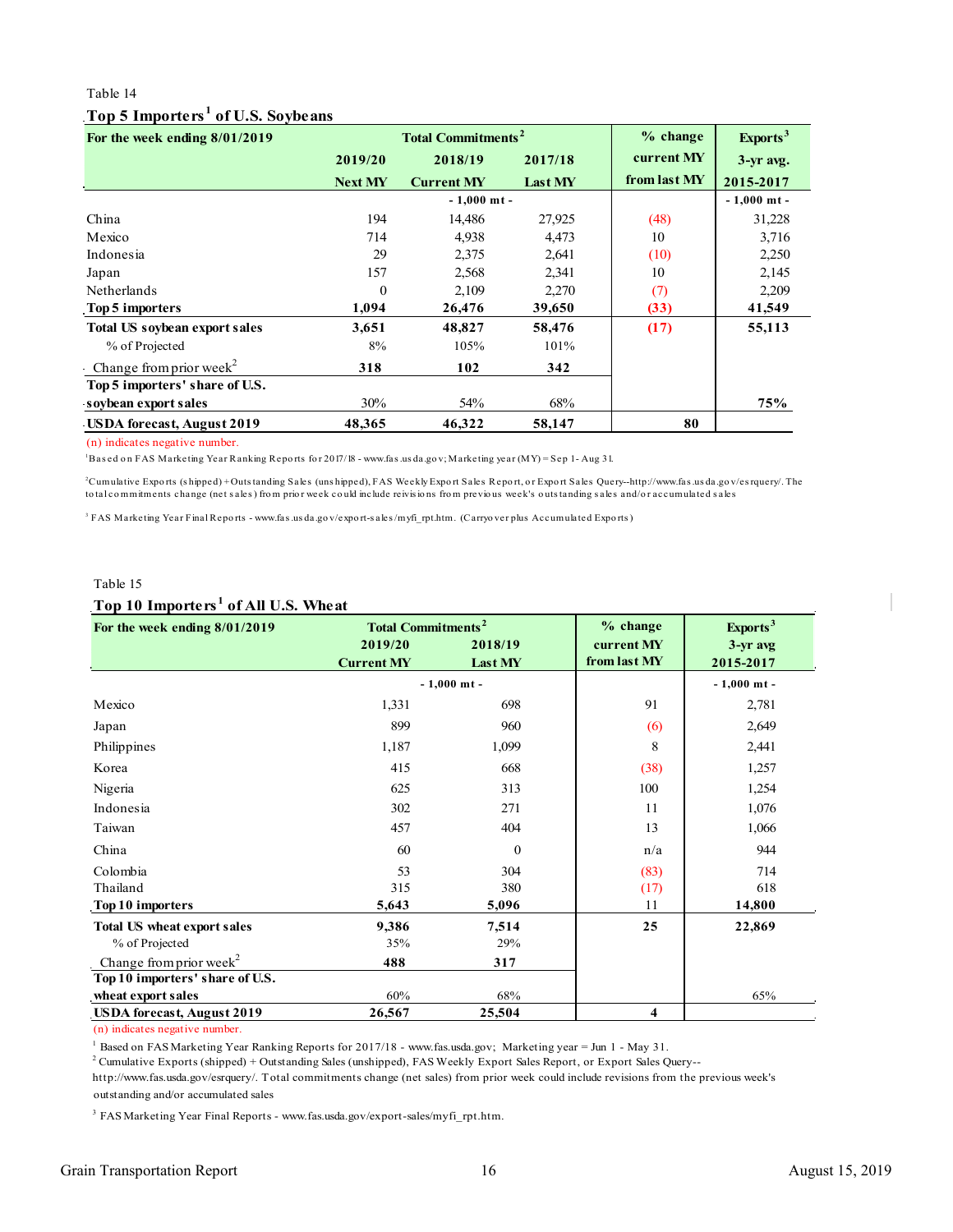# <span id="page-16-0"></span>**Grain Inspections for Export by U.S. Port Region (1,000 metric tons)**

|                          | For the Week Ending                                                                                              | <b>Previous</b>  | <b>Current Week</b> |                  |           | 2019 YTD as      |                  | Last 4-weeks as % of: |             |
|--------------------------|------------------------------------------------------------------------------------------------------------------|------------------|---------------------|------------------|-----------|------------------|------------------|-----------------------|-------------|
| <b>Port Regions</b>      | 08/08/19                                                                                                         | Week*            | as % of Previous    | 2019 YTD*        | 2018 YTD* | % of 2018 YTD    | <b>Last Year</b> | Prior 3-yr. avg.      | 2018 Total* |
| <b>Pacific Northwest</b> |                                                                                                                  |                  |                     |                  |           |                  |                  |                       |             |
| Wheat                    | 421                                                                                                              | 179              | 234                 | 8,276            | 7,681     | 108              | 94               | 79                    | 13,315      |
| Corn                     | $\boldsymbol{0}$                                                                                                 | 114              | $\boldsymbol{0}$    | 6,858            | 14,106    | 49               | 12               | 16                    | 20,024      |
| Soybeans                 | 133                                                                                                              | 213              | 63                  | 6,148            | 5,793     | 106              | 268              | 268                   | 7,719       |
| <b>Total</b>             | 554                                                                                                              | 506              | $110$               | 21,282           | 27,580    | $77\,$           | 66               | $71\,$                | 41,058      |
| Mississippi Gulf         |                                                                                                                  |                  |                     |                  |           |                  |                  |                       |             |
| Wheat                    | 132                                                                                                              | 134              | $98$                | 3,141            | 2,558     | 123              | 115              | 106                   | 3,896       |
| Corn                     | 526                                                                                                              | 360              | 146                 | 14,753           | 21,940    | 67               | 55               | 61                    | 33,735      |
| Soybeans                 | 664                                                                                                              | 640              | 104                 | 14,789           | 14,398    | 103              | 101              | 95                    | 28,124      |
| <b>Total</b>             | 1,322                                                                                                            | 1,134            | 117                 | 32,683           | 38,896    | 84               | 76               | 78                    | 65,755      |
| <b>Texas Gulf</b>        |                                                                                                                  |                  |                     |                  |           |                  |                  |                       |             |
| Wheat                    | 71                                                                                                               | $86$             | 83                  | 4,570            | 2,098     | 218              | 315              | 124                   | 3,198       |
| Com                      | $\boldsymbol{0}$                                                                                                 | 23               | $\boldsymbol{0}$    | 427              | 511       | 84               | 44               | 27                    | 730         |
| Soybeans                 | $\boldsymbol{0}$                                                                                                 | $\boldsymbol{0}$ | n/a                 | $\boldsymbol{2}$ | 67        | $\sqrt{2}$       | n/a              | n/a                   | 69          |
| <b>Total</b>             | $71\,$                                                                                                           | 109              | 66                  | 4,999            | 2,676     | 187              | 230              | 102                   | 3,997       |
| <b>Interior</b>          |                                                                                                                  |                  |                     |                  |           |                  |                  |                       |             |
| Wheat                    | $72\,$                                                                                                           | $38\,$           | 191                 | 1,157            | 912       | 127              | 207              | 167                   | 1,614       |
| Corn                     | 165                                                                                                              | 138              | 119                 | 4,725            | 5,414     | 87               | 84               | 104                   | 8,650       |
| Soybeans                 | 154                                                                                                              | 150              | 103                 | 4,191            | 4,160     | 101              | 106              | 144                   | 6,729       |
| <b>Total</b>             | 391                                                                                                              | 326              | 120                 | 10,073           | 10,486    | 96               | 101              | 125                   | 16,993      |
| <b>Great Lakes</b>       |                                                                                                                  |                  |                     |                  |           |                  |                  |                       |             |
| Wheat                    | $29\,$                                                                                                           | $\mathbf{1}$     | n/a                 | 537              | 401       | 134              | 37               | 49                    | 894         |
| Com                      | $\boldsymbol{0}$                                                                                                 | $\boldsymbol{0}$ | n/a                 | $\boldsymbol{0}$ | 320       | $\boldsymbol{0}$ | $\boldsymbol{0}$ | $\boldsymbol{0}$      | 404         |
| Soybeans                 | $35\,$                                                                                                           | 23               | 150                 | 398              | 317       | 125              | 195              | 185                   | 1,192       |
| <b>Total</b>             | 64                                                                                                               | 24               | 269                 | 935              | 1,039     | 90               | 75               | 81                    | 2,491       |
| <b>Atlantic</b>          |                                                                                                                  |                  |                     |                  |           |                  |                  |                       |             |
| Wheat                    | 0                                                                                                                | $\pmb{0}$        | n/a                 | 32               | 67        | 48               | $\boldsymbol{0}$ | 0                     | 69          |
| Com                      | $\theta$                                                                                                         | $\boldsymbol{0}$ | n/a                 | 92               | 67        | 136              | n/a              | $\pmb{0}$             | 138         |
| Soybeans                 | $\overline{7}$                                                                                                   | 61               | $12 \,$             | 854              | 1,374     | $62$             | 80               | 157                   | 2,047       |
| <b>Total</b>             | $\overline{7}$                                                                                                   | 61               | $12\,$              | 978              | 1,509     | 65               | $80\,$           | 134                   | 2,253       |
| U.S. total from ports*   |                                                                                                                  |                  |                     |                  |           |                  |                  |                       |             |
| Wheat                    | 725                                                                                                              | 438              | 166                 | 17,714           | 13,718    | 129              | 121              | 95                    | 22,986      |
| Com                      | 691                                                                                                              | 634              | 109                 | 26,855           | 42,359    | 63               | 44               | 51                    | 63,682      |
| Soybeans                 | 993                                                                                                              | 1,087            | 91                  | 26,381           | 26,110    | 101              | 121              | 126                   | 45,879      |
| <b>Total</b>             | 2,409                                                                                                            | 2,159            | 112                 | 70,950           | 82,187    | 86               | $80\,$           | 84                    | 132,547     |
|                          | *Data includes revisions from prior weeks; some regional totals may not add exactly due to rounding.             |                  |                     |                  |           |                  |                  |                       |             |
|                          | Source: USDA/Federal Grain Inspection Service (www.gipsa.usda.gov/fgis); YTD= year-to-date; n/a = not applicable |                  |                     |                  |           |                  |                  |                       |             |
|                          |                                                                                                                  |                  |                     |                  |           |                  |                  |                       |             |

The United States exports approximately one-quarter of the grain it produces. On average, this includes nearly 45 percent of U.S.-grown wheat, 50 percent of U.S.-grown soybeans, and 20 percent of the U.S.-grown corn. Approximately 53 percent of the U.S. export grain ship-<br>ments departed through the U.S. Gulf region in 2018.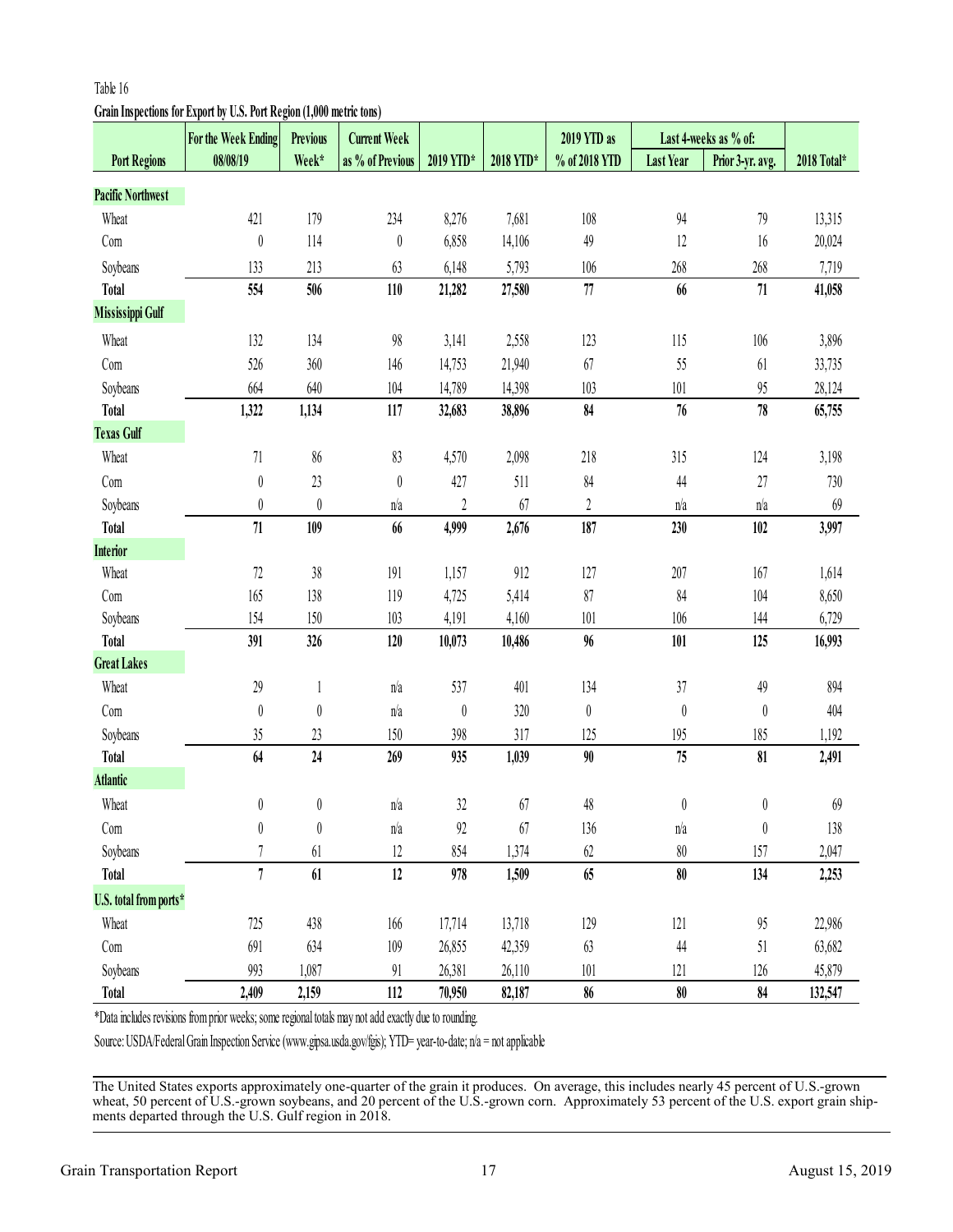

# Figure 14 **U.S. grain inspected for export (wheat, corn, and soybeans)**

Source: USDA/Federal Grain Inspection Service (www.gipsa.usda.gov/fgis) Note: 3-year average consists of 4-week running average



Source: USDA/Federal Grain Inspection Service (www.gipsa.usda.gov/fgis)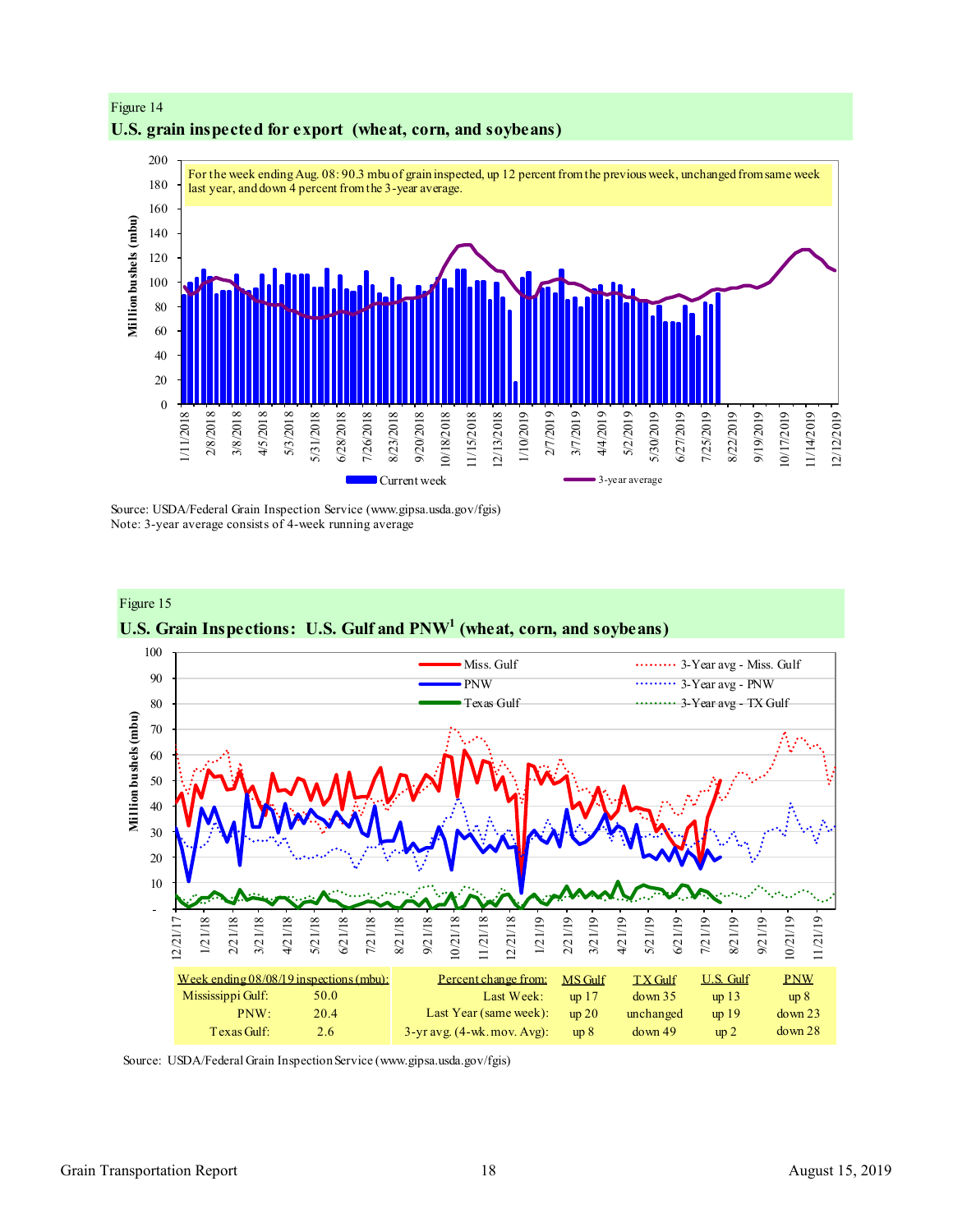# <span id="page-18-1"></span><span id="page-18-0"></span>Table 17

# **Weekly Port Region Grain Ocean Vessel Activity (number of vessels)**

|                      |         |         |            | Pacific          |
|----------------------|---------|---------|------------|------------------|
|                      |         | Gulf    |            | <b>Northwest</b> |
|                      |         | Loaded  | Due next   |                  |
| Date                 | In port | 7-days  | $10$ -days | In port          |
| 8/8/2019             | 53      | 32      | 44         | 17               |
| 8/1/2019             | 46      | 34      | 51         | 19               |
| $2018 \text{ range}$ | (2388)  | (24.41) | (3867)     | (430)            |
| 2018 avg.            | 40      | 34      | 54         | 17               |

Source: Transportation & Marketing Programs/AMS/USDA



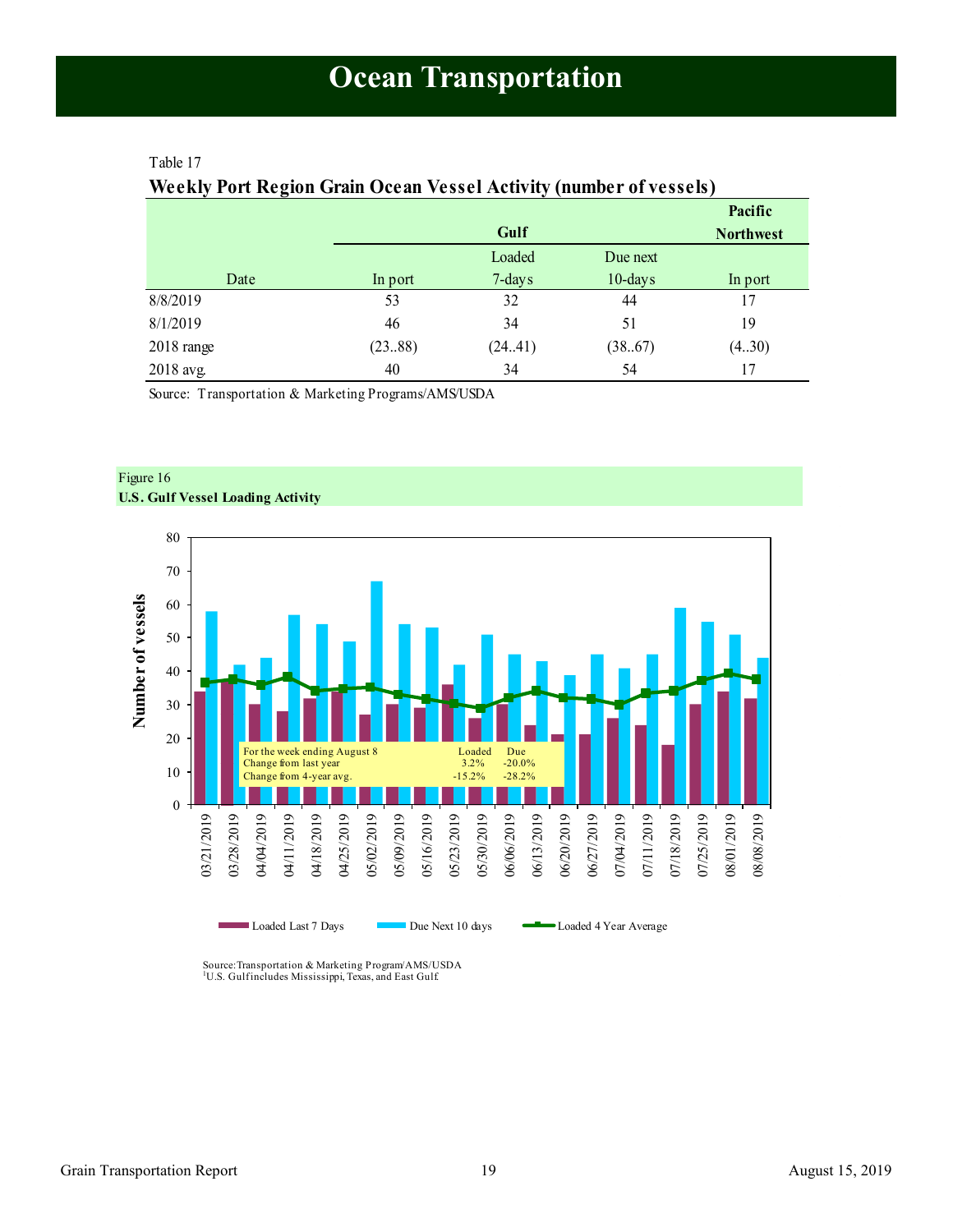#### Figure 17

#### **Grain Vessel Rates, U.S. to Japan**



Data Source: O'Neil Commodity Consulting

Table 18

## **Ocean Freight Rates For Selected Shipments, Week Ending 08/10/2019**

| <b>Export</b> | <b>Import</b> | Grain       | Loading         | <b>Volume loads</b> | <b>Freight rate</b> |
|---------------|---------------|-------------|-----------------|---------------------|---------------------|
| region        | region        | types       | date            | (metric tons)       | (US \$/metric ton)  |
| U.S. Gulf     | China         | Heavy Grain | Jun $1/30$      | 63,000              | 42.00               |
| U.S. Gulf     | China         | Heavy Grain | Mar 15/Apr 15   | 63,000              | 40.00               |
| U.S. Gulf     | Pt Sudan      | Sorghum     | Sep $20/30$     | 38,540              | 133.75*             |
| U.S. Gulf     | Diibouti      | Wheat       | Aug 19/29       | 20,000              | 85.66*              |
| U.S. Gulf     | Durban        | Sorghum     | Jul 19/29       | 11,000              | 145.22*             |
| <b>PNW</b>    | China         | Heavy Grain | Mar $2/18$      | 60,000              | 27.50               |
| <b>PNW</b>    | Yemen         | Wheat       | Aug 19/29       | 29,200              | $71.75*$            |
| <b>Brazil</b> | China         | Heavy Grain | Jun 10/20       | 65,000              | 33.00               |
| <b>Brazil</b> | China         | Heavy Grain | Apr $20/M$ ay 5 | 63,000              | 33.00               |
| Brazil        | China         | Heavy Grain | Apr 15/30       | 63,000              | 32.50               |
| <b>Brazil</b> | China         | Heavy Grain | Mar $3/11$      | 63,000              | 27.50               |
| River Plate   | China         | Heavy Grain | Apr 21/30       | 65,000              | 37.85               |

Rates shown are per metric ton (2,204.62 lbs. = 1 metric ton), F.O.B., except where otherwise indicated; op = option

\* 50 percent of food aid from the United States is required to be shipped on U.S.-flag vessels.

Source: Maritime Research Inc. (www.maritime-research.com)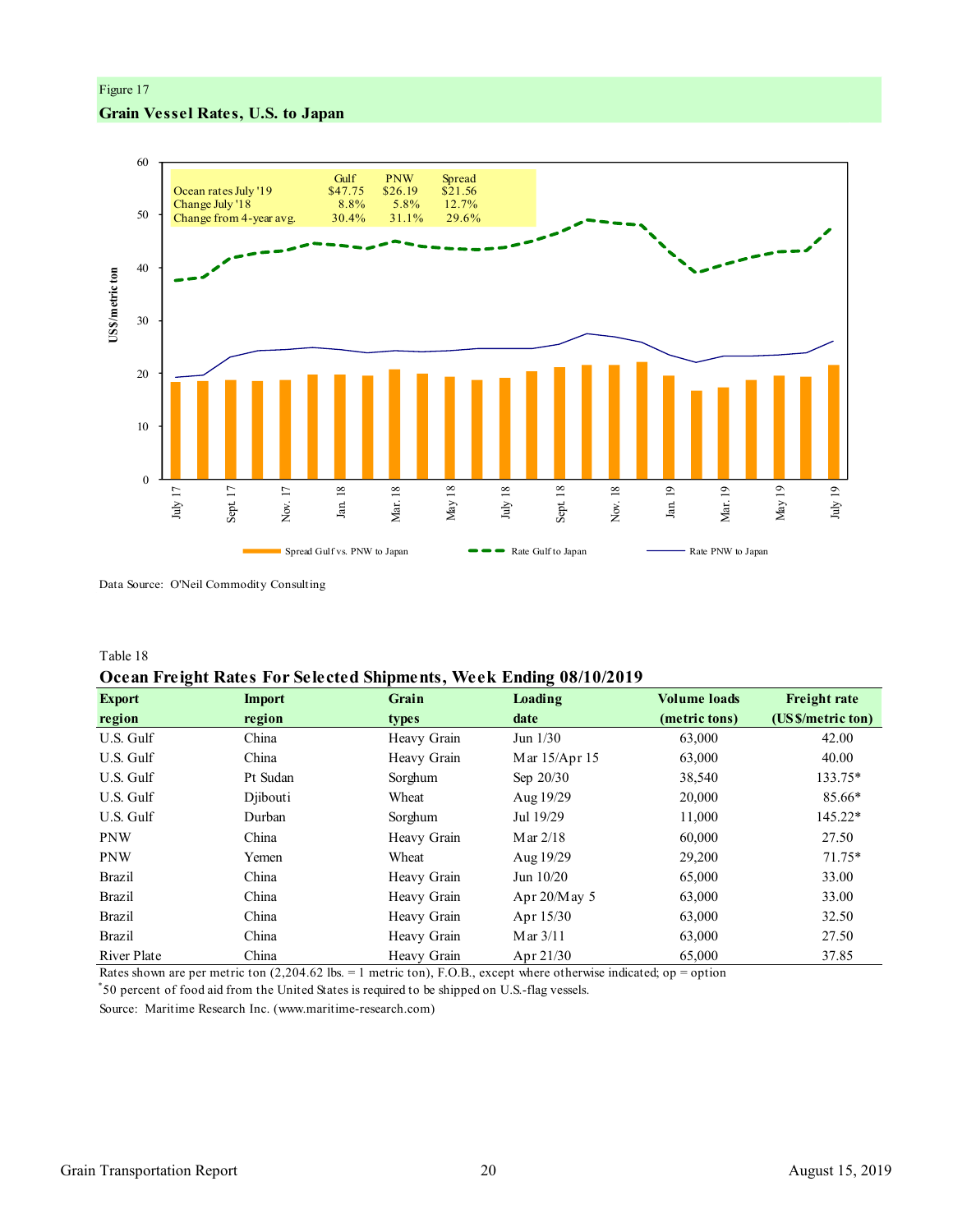In 2017, containers were used to transport 7 percent of total U.S. waterborne grain exports. Approximately 62 percent of U.S. waterborne grain exports in 2017 went to Asia, of which 10 percent were moved in containers. Approximately 93 percent of U.S. waterborne containerized grain exports were destined for Asia.



Service (PIERS) data

Note: The following Harmonized Tariff Codes are used to calculate containerized grains movements: 1001, 100190, 1002, 1003 100300, 1004, 100400, 1005, 100590, 1007, 100700, 1102, 110100, 230310, 110220, 110290, 1201, 120100, 230210, 230990, 230330, and 120810.





Source: USDA/Agricultural Marketing Service/Transportation Services Division analysis of Port Import Export Reporting Service (PIERS) data. Note: The following Harmonized Tariff Codes are used to calculate containerized grains movements: 100190, 100200, 100300, 100400, 100590, 100700, 110100, 110220, 110290, 120100, 120810, 230210, 230310, 230330, and 230990.